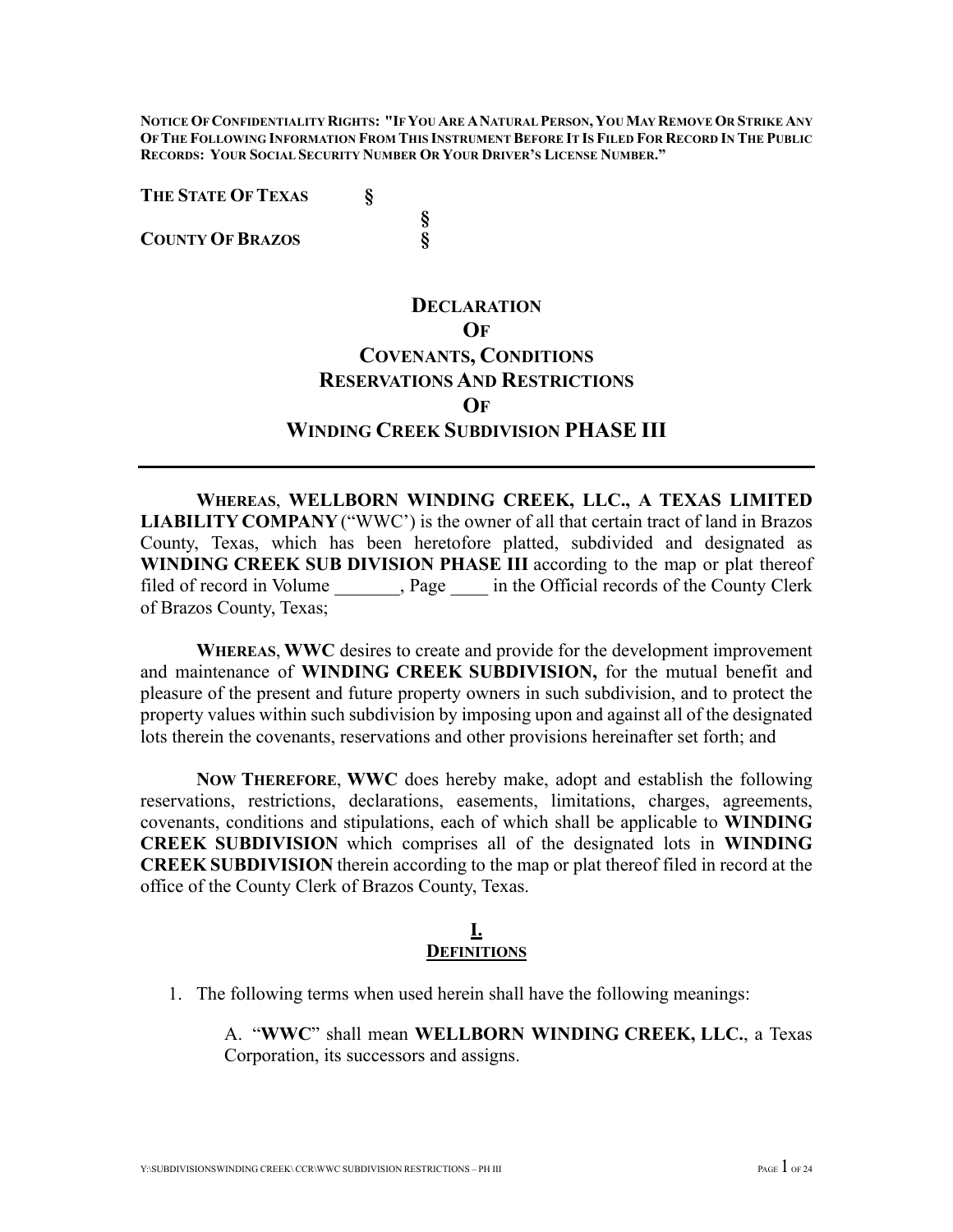### B. "**WINDING CREEK**" shall mean the **WINDING CREEK SUBDIVISION**

C. "SUBDIVISION" shall mean **WINDING CREEK SUBDIVISION PHASE III,** which consists of all of the designated Lot Numbers 43-51 Block 3 and Lots 20-28 Block 4 according to the map or plat thereof filed of record in Volume \_\_\_\_\_\_\_, Page \_\_\_\_ of the County Clerk of Brazos County Texas.

D. "RECORDING DATE" shall mean the date upon which this document is filed of record with the County Clerk of Brazos County, Texas.

E. "LOT" or "PARCEL" shall mean those plots of land shown on the map or plat of the SUBDIVISION filed of record with the Clerk of Brazos County, Texas, with the exception of those plots of land designated as Reserve Tracts, and reservations hereinafter made.

F. "OWNER" shall mean and refer to the record OWNER, whether one (1) or more PERSON(S) or entities of the fee simple title to any LOT in the SUBDIVISION, or any part or interest therein. OWNER shall not mean or refer to any mortgagee, under any applicable theory of mortgage, unless and until such mortgagee has acquired legal title pursuant to foreclosure or any proceeding in lieu of foreclosure. The term OWNER shall further include any PERSON or entity claiming title to any LOT or portion thereof by adverse possession; any PERSON or entity leasing, renting or otherwise occupying any LOT or part thereof; and/or any PERSON or entity claiming interest in a LOT or part thereof under a contract of sale.

G. "COMMITTEE" shall mean and/or refer to the Architectural Control Committee established under the provisions of this document, its successors and assigns.

H. "ASSOCIATION" shall mean and refer to WINDING CREEK HOMEOWNERS ASSOCIATION, INC., a Texas non-profit corporation, provided for in this document, its successors and assigns.

I. "COMMON AREAS" shall mean all real property owned by the ASSOCIATION for the common use and enjoyment of OWNERS.

J. "IMPROVEMENT" shall mean every structure and all appurtenances thereto of every type and kind, including, but not limited to buildings, outbuildings, storage sheds, patios, tennis courts, swimming pools, garages, landscaping, poles, signs, exterior air conditioning, water softener fixtures or equipment, pumps, walls, tanks, reservoirs, pipes, meters, antennae towers and/or other facilities used in connection with water, sewer, gas, electric, telephone, regular or cable television, satellite, T.V. antennas, and/or other utilities.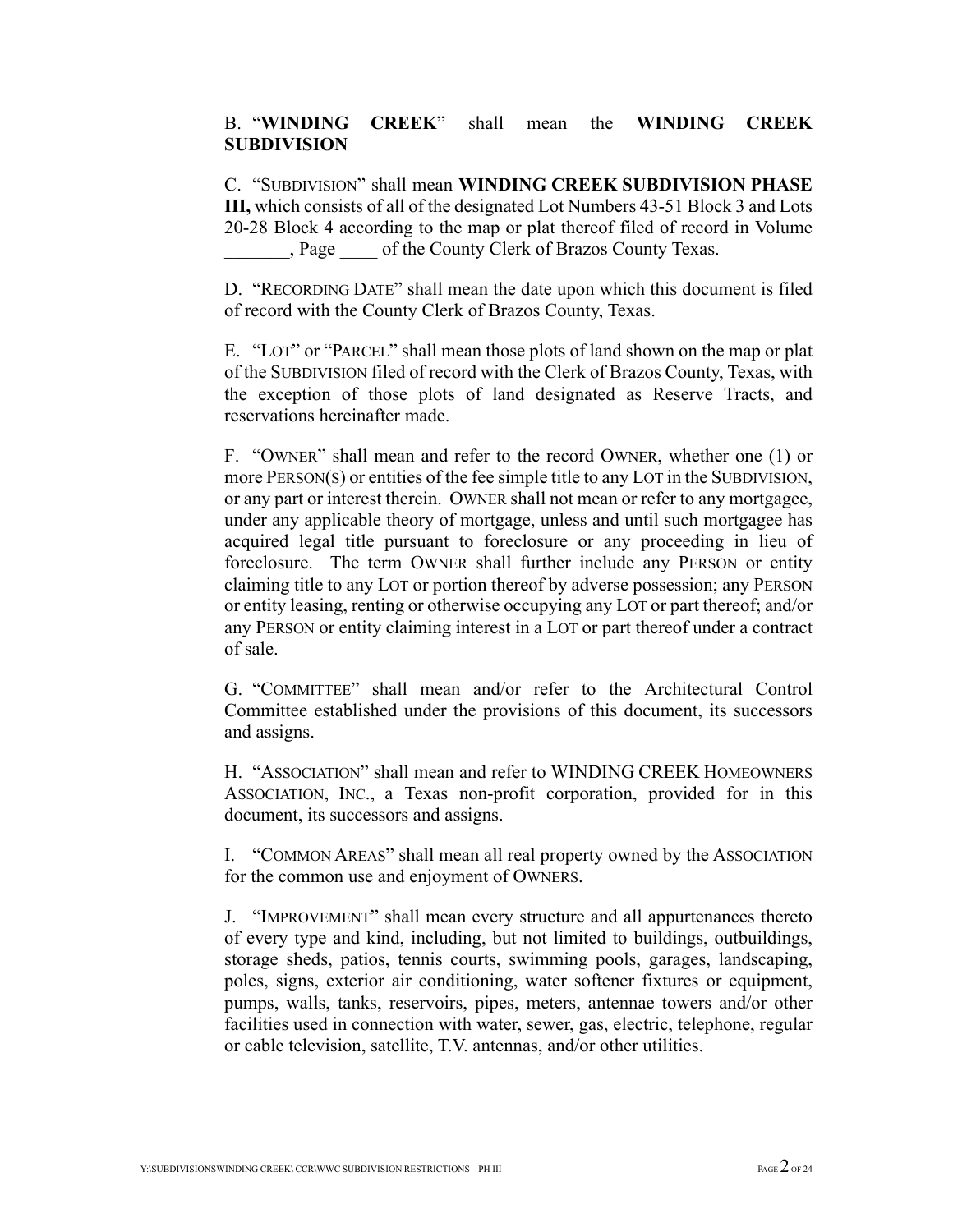K. "PERSON(S)" shall refer to any natural person, individual(s), and/or any other entity unless the context indicates otherwise having the legal right to hold title to real property.

L. "PLANS" and "SPECIFICATIONS" shall mean any and all documents designated to guide or control the construction or erection of any IMPROVEMENT, including, but not limited to, those indicating location, size, shape, configuration, materials, site plans, excavation and grading plans, foundation plans, drainage plans, landscaping and fencing plans, elevation drawings, floor plans, specifications on all buildings products and construction techniques, samples of exterior colors, plans for utility services, and all other documentation or information relevant to such IMPROVEMENT.

M. References to the singular shall include the plural, and the plural shall include the singular.

N. Terms utilizing bold, capital letters are used as defined terms. Terms utilizing regular upper and lower class casing are used generically unless otherwise indicated.

### **II. RESERVATIONS**

1. In so authenticating said map or plat for record and in so dedicating the use of the streets (whether such thoroughfares are referred to as drives, avenues, roads, lanes, ways, parkway, boulevards, or streets) as shown thereon to the public for ordinary roadway purposes only, there was reserved and there is hereby expressly reserved in **WWC** the following rights, titles, and easements (hereinafter collectively called "Reservations"). Reservations used herein shall be referred to as a part of and construed as being adopted in each and every contract of sale, deed or instrument of conveyance executed or to be executed by or on behalf of **WWC** conveying any property in the SUBDIVISION or any part thereof:

> A. The legal and fee simple title in and to each and all of said streets as shown on said map or plat is hereby reserved in **WWC** subject to the limited dedication of the use of streets, not marked as private by the letters "Pvt.," to the public for ordinary roadway purposes only.

> B. **WWC** reserves for itself, its successors and assigns, a perpetual nonexclusive easement to lay, construct, operate, maintain, inspect, repair, reconstruct, multiply, change the size of and remove such water, sanitary sewer and storm pipes, gas pipes, mains and conductors and all appurtenances thereto relevant to the operation of waterworks, sanitary sewer, storm sewer and/or drainage systems as it may from time to time desire, in, along, under, over, across and through all of the streets, both public and private, in the SUBDIVISION. Such pipes, mains and conductors, lines, wires, conduits and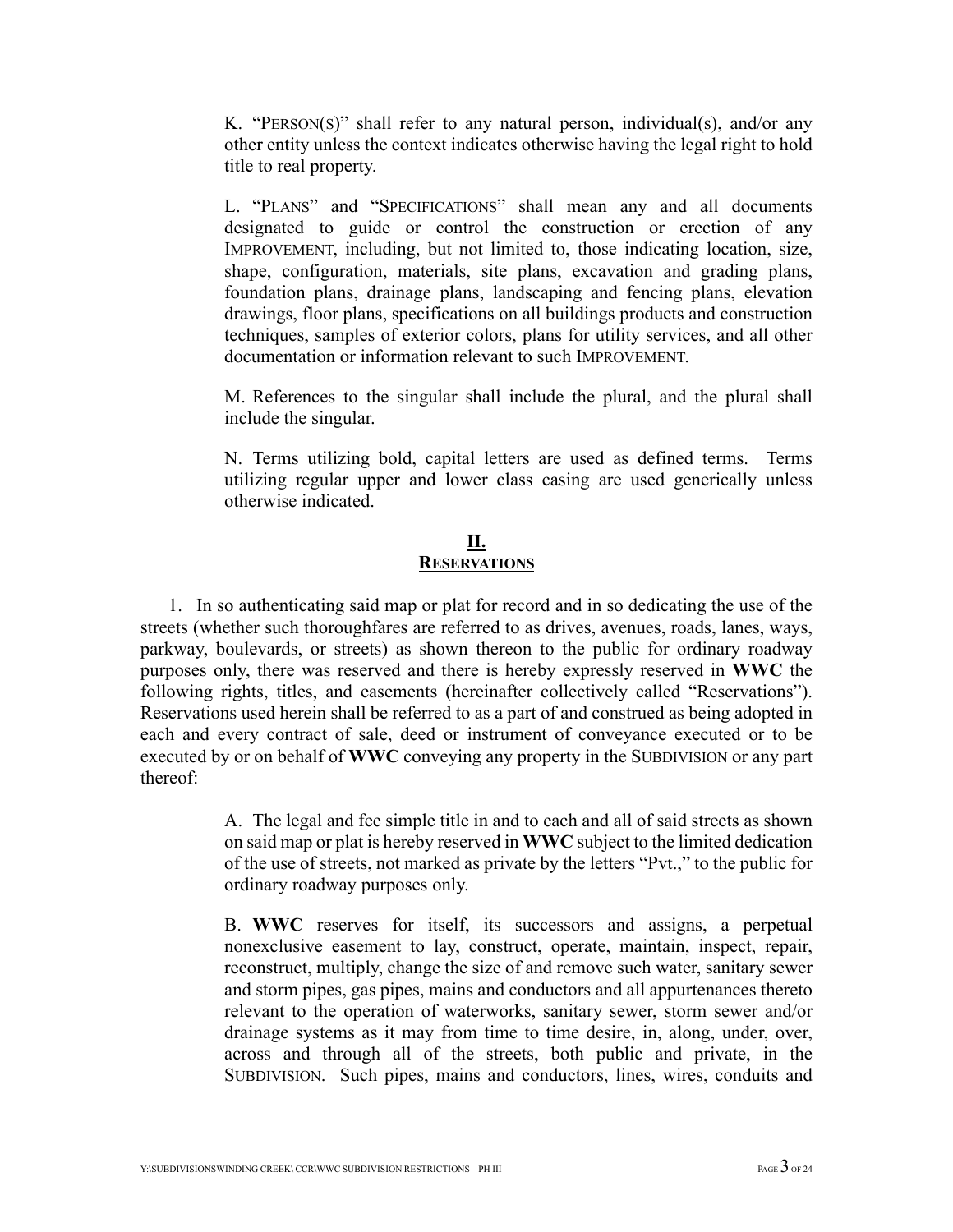appurtenances shall be buried to such reasonable depths as will not interfere with the use of the streets for ordinary roadway purposes.

C. **WWC** reserves for itself, its successors and assigns, title in and to all water, sanitary sewer, storm sewer, drainage pipes, gas pipes, mains and conductors, all appurtenances thereto; and all electric distribution, communication lines, wires, conduits and all appurtenances thereto constructed by **WWC** or its agents in all of said streets in the SUBDIVISION, together with a perpetual easement to operate, maintain, inspect, repair, reconstruct, change the size of and remove such pipes, mains and conductors, lines, wires, conduits and appurtenances thereto, as it or they may from time to time desire.

D. **WWC** reserves for itself, its successors and assigns, a perpetual utility easement in, along, under, over, across, and through a ten (10) foot strip around the entire perimeter of each PARCEL in the SUBDIVISION. The ten (10) foot strip shall be measured from the property line of each PARCEL inward. With respect to such easement, **WWC** shall have the right to construct, operate, maintain, inspect, reconstruct, multiply, change the size of and remove such utility lines and facilities (including without limitation of the generality thereof, water, sanitary sewer, storm sewer, drainage pipes, gas pipes, mains and conductors, and all appurtenances thereto; electric distribution and communication lines, fiber optic lines, wires, conduits, guy wires, poles, connections and all appurtenances thereto), as it or they may from time to time desire, together with the right of ingress and egress thereto. The utility easements hereby reserved are easements ten feet (10') wide at and below normal ground level, extending upward to a plane one hundred twenty feet (120') above the ground, and from said plane and easements twenty feet  $(20')$  in width, extending five feet  $(5')$  in width adjacent to and on both sides of the utility easements on each PARCEL. **WWC** further reserves the exclusive right to grant franchises and easements to other utility OWNERS to lay, construct, operate, maintain, inspect, reconstruct, change the size of, multiply and remove such utility lines, as described above, in such utility easements. These utility easements are not dedicated to the public in any manner.

E. **WWC** further reserves for itself, its successors and assigns, a perpetual drainage easement that shall be coextensive with the above described ten-foot (10') utility easements.

F. **WWC** further reserves for itself, its successors and assigns, a perpetual electrical utility easement located along all streets, both public and private, in the SUBDIVISION. Said electrical easement shall be ten feet (10') wide at ground level, extend upward to a plane one hundred twenty feet (120') above the ground and from said plane, and upward the easement is twenty feet (20') wide.

G. **WWC** reserves for itself, its successors and assigns the right to make minor changes in and additions to the utility easements hereinabove described for the purposes of more efficiently and economically installing the IMPROVEMENTS.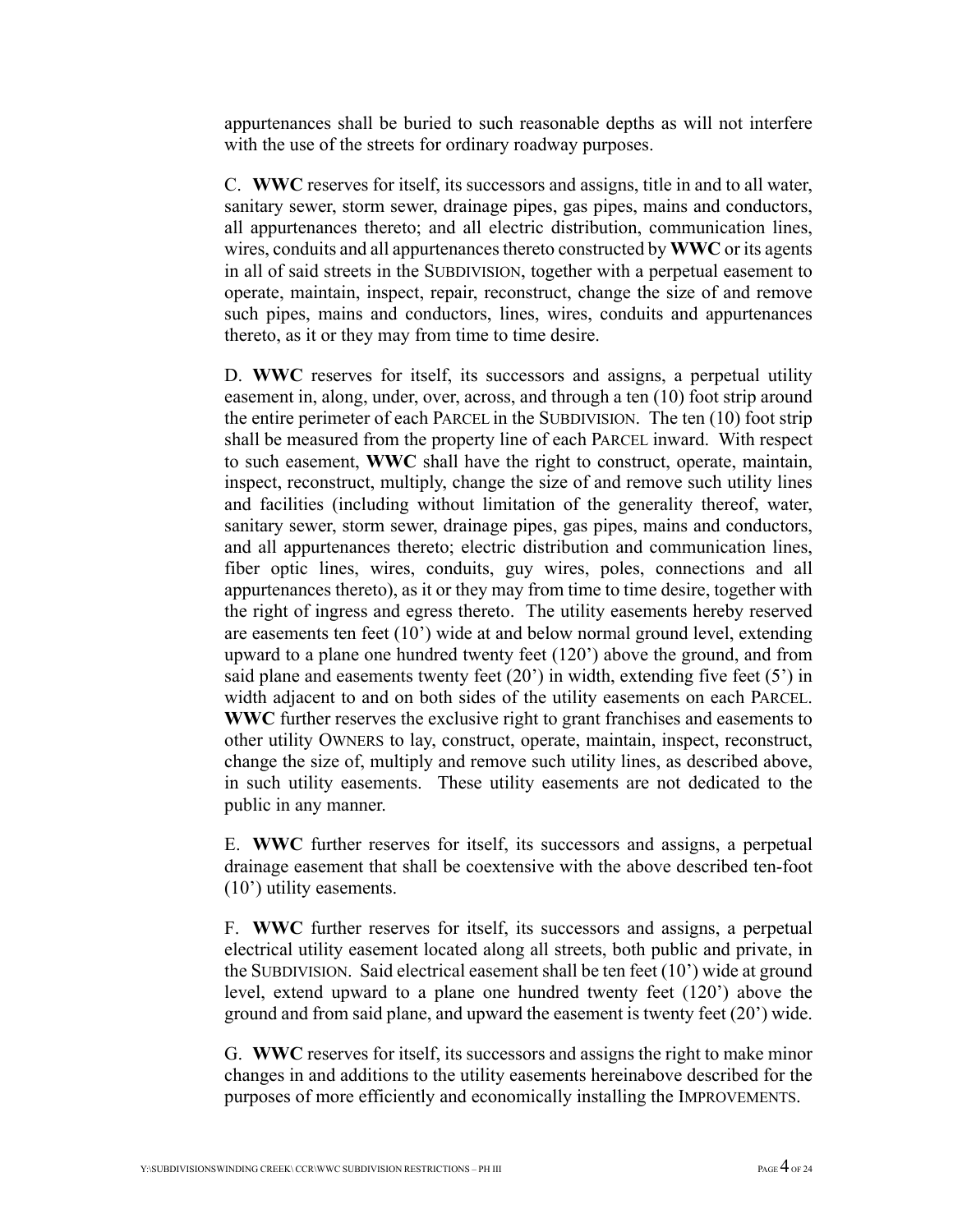H. The conveyance by **WWC** of any PARCEL in the SUBDIVISION by contract, deed or other instrument of conveyance shall not in any event be held or construed to include any of the rights, titles and easements heretofore reserved in any of the foregoing paragraphs, nor the title to water, gas, sanitary sewer, storm sewer, drainage, electric light, poles or conduits, pipes, mains and/or any other utilities or appurtenances thereto constructed by its agents, in, along, under, through, over across, or upon such easements, property, or any part thereof, of any other section of **WWC**. The right to sell and lease or otherwise transfer all such rights, titles, easements, utilities and appurtenances is expressly reserved in **WWC**.

2. The foregoing Reservations of rights and easements shall not obligate **WWC** to exercise any of such reserved rights and easements.

3. The invalidity, abandonment or waiver of any one or more of the foregoing Reservations, any sentence, clause, and/or part thereof shall not affect the remaining Reservations, sentences, clauses and/or parts thereof, which shall remain in full force and effect.

#### **III. RESTRICTIONS**

For the purpose of creating and carrying out a uniform plan for the parceling and sale of **WINDING CREEK** as a district set aside for residential homes and certain other uses accessory thereto. The following restrictions, including without limitation restrictions, covenants, declarations, easements, limitation, charges, agreements, and conditions (hereafter collectively called the "*Restrictions*"), are hereby established and adopted to apply uniformly to use, occupancy and conveyance of all the PARCELS in **WINDING CREEK.** Every contract, deed or conveyance which may be hereafter executed with regard to any of the property in the SUBDIVISION shall be conclusively deemed to have been executed, delivered and accepted subject to the following *Restrictions*, even if the *Restrictions* are not set out in full and are not incorporated by reference in such contracts of sale, deed, lease, or other transfer of interest in any such PARCEL.

*The provisions of this Article are broad and sweeping and an extremely wide range of activities are regulated hereby. Owners are advised to review this Article and guidelines carefully to ensure that they comply with all of the requirements before commencing any work or engaging in any activity on or in connection with their LOT or IMPROVEMENT to ensure they comply with all of the provisions set forth herein and in the guidelines. Work commenced, performed, or completed without prior approval as required herein, in the guidelines, or otherwise in violation of the terms of this Declaration, the guidelines, or applicable law may subject the OWNER of the LOT to substantial costs, expenses, fees, and penalties, which may be in addition to a requirement that the LOT and/or IMPROVEMENT be restored to its original condition.*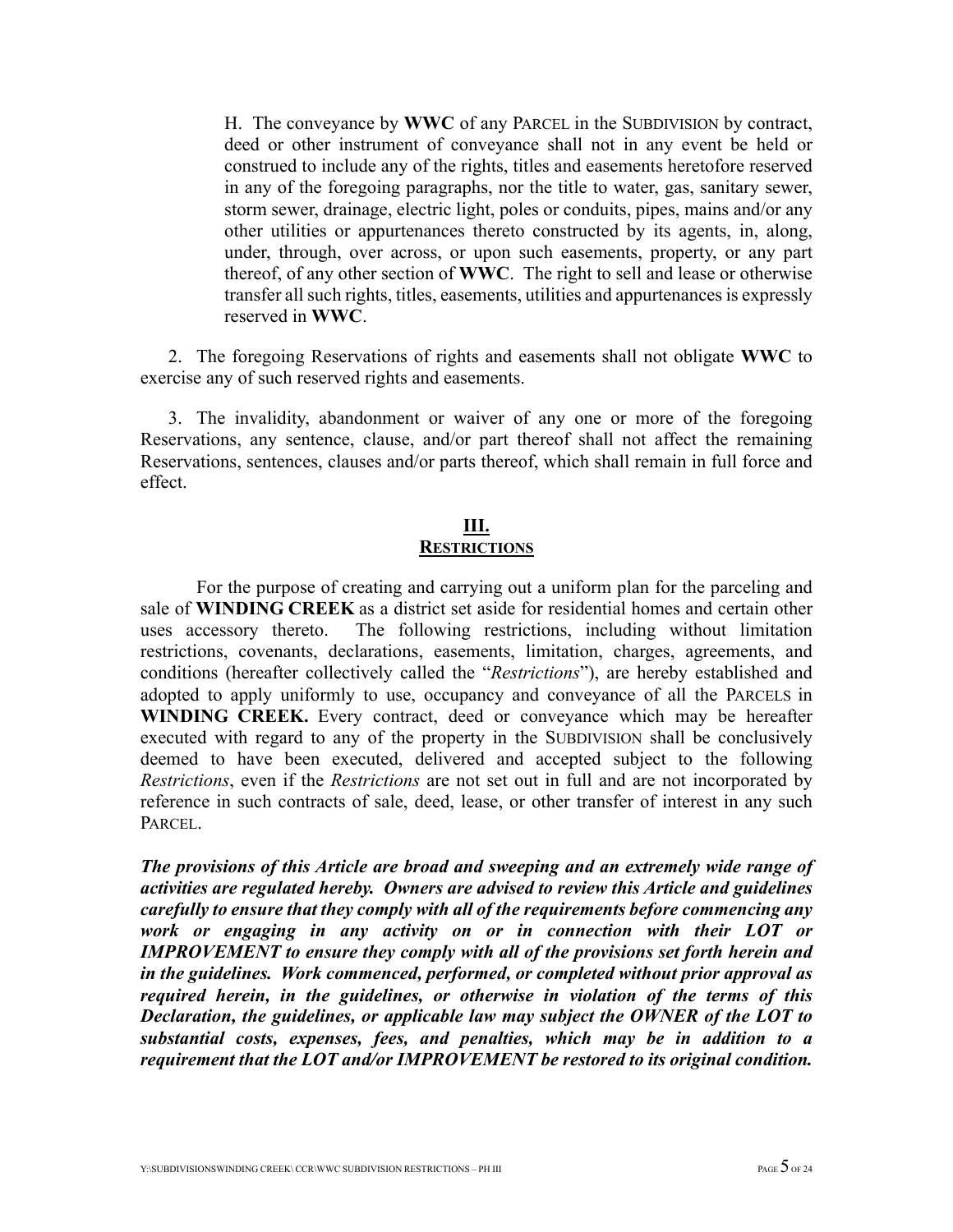### 1. **Architectural Control Committee Approval Required**

No buildings, hardscape, additions, modifications or IMPROVEMENTS may be erected, placed or performed on any LOT until the construction plans and specifications including, but not limited to, the site plan, design development plan, exterior plan and landscaping plan have been submitted both in electronic and hard-copy format and approved in writing by the COMMITTEE as hereinafter provided. The COMMITTEE is hereby vested with the right, but not the obligation, to refuse to review a request for an improvement or modification, or to deny such a request, if the OWNER requesting same is not a Member in Good Standing. Builders may submit their design plans as master design plans, which plans must include all specifications, including specifications as to brick color and paint color that may be used when building each design. The COMMITTEE or the BOARD may, at their sole discretion, retain and/or delegate review of plans and specifications to a designated AIA architect or other such person or firm as may be designated by the BOARD, experienced or qualified to review same, who may then render an opinion to the COMMITTEE or BOARD. Approval of plans and specifications shall not cover or include approval for any other purpose and specifically, but without limitation, shall not be construed as any representation as to or responsibility for the structural design or engineering of the IMPROVEMENT or the ultimate construction thereof. In the event the COMMITTEE fails to approve such plans and specifications within thirty (30) days after the receipt thereof, they shall be deemed to be approved.

The BOARD and/or the COMMITTEE shall have the authority hereunder to require any OWNER or OWNER's agents or contractors to cease and desist in constructing or altering any Improvements on any LOT, where such actions have not first been reviewed and approved, constitute a violation of the Declaration, the guidelines or any other documents promulgated by the BOARD and/or the COMMITTEE. The violating OWNER shall remove such violating IMPROVEMENTS or sitework at its sole expense and without delay, returning same to its original condition or bringing the LOT and/or IMPROVEMENT into compliance with the Declaration, COMMITTEE documents and any plans and specifications approved by the COMMITTEE for construction on that LOT. If an OWNER proceeds with construction that is not approved by the COMMITTEE, or that is a variance of the approved plans, the ASSOCIATION may assess fines as provided for herein, and may continue to assess such fines until COMMITTEE approval is granted or the violation is removed. This Declaration is notice of such liability for violation and Owners hereby agree to bear the cost and expense to cure any violations according to this provision, regardless of the substantial cost, time or loss of business involved. Each OWNER acknowledges that it may not always be possible to identify objectionable features of proposed construction or alteration of improvements until such construction and/or alteration is completed, in which case it may be unreasonable to require changes to the IMPROVEMENTS involved; however, the COMMITTEE may refuse to approve similar proposals in the future.

Written notice may be delivered to the OWNER, or any agent or contractor with apparent authority to accept same, and such notice shall be binding on OWNER as if actually delivered to OWNER.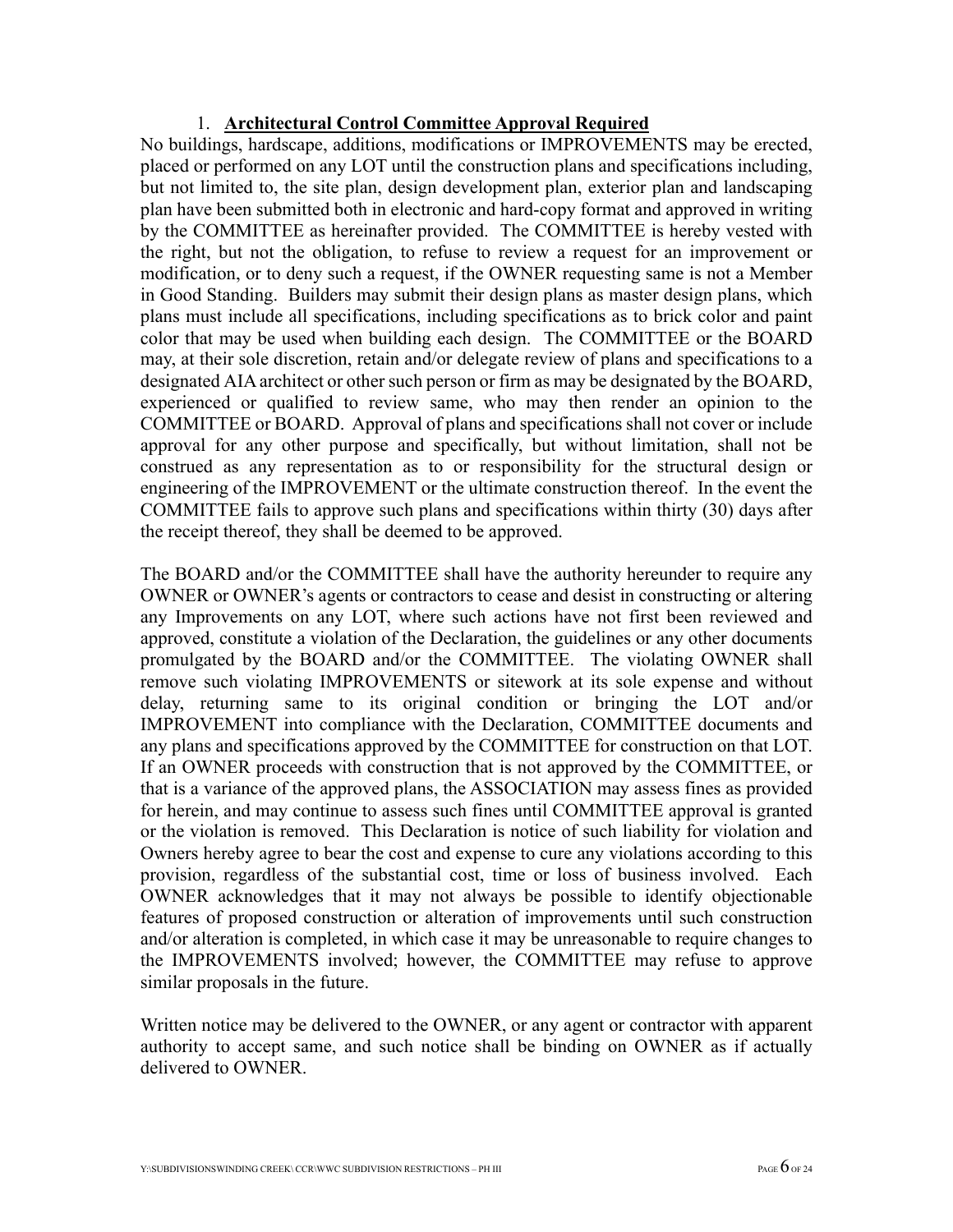The COMMITTEE or its agents or assigns shall have the right, but not the obligation, to enter any LOT or Homesite to determine if violations of this Declaration, the Guidelines, or any other documents promulgated by the COMMITTEE exist. In so doing, the COMMITTEE shall not be subject to any liability for trespass, other tort or damages in connection with or arising from such entry nor in any way shall the ASSOCIATION or its agent be liable for any accounting or other claim for such action.

The COMMITTEE shall have the right to set reasonable time constraints for both the commencement and completion of construction, which constraints shall be no less than ninety (90) days to commence construction and eighteen (18) months to complete construction. If construction fails to start before the designated commencement date or is not completed before the designated completion date the plans shall be deemed not approved. Plan approval shall be effective for twelve (12) months after issued by the COMMITTEE. If no construction has been commenced within the twelve (12) month period after COMMITTEE approval, the plan approval shall expire, and plans must be resubmitted prior to commencement of construction.

The COMMITTEE has the right to charge a review fee, to be established by the BOARD, for review of any plans or specifications submitted for approval to the COMMITTEE.

2. **Single Family:** Except as otherwise herein provided, each PARCEL in WINDING CREEK shall be used only for non-commercial single-family residential purposes. The term "Single-Family" as used herein shall refer not only to the architectural design of the dwelling but also to the permitted number of inhabitants. No Dwelling may be occupied by more than one single family. By way of illustration, the following are examples of an approved single family.

## **EXAMPLE NO. 1: Owners are Husband and Wife.**

Approved residents are:

- a) children of husband and/or wife;
- b) no more than a total of 2 parents of the husband or wife;
- c) one unrelated person; and
- d) one household employee

## **EXAMPLE NO. 2: Owners are Domestic Partner One and Domestic Partner Two.**

Approved residents are:

- a) children of either or both domestic partners;
- b) no more than a total of 2 parents of the domestic partners;
- c) one unrelated person; and
- d) one household employee

### **EXAMPLE NO. 3**: **Owners are Roommate One and Roommate Two.**

Approved residents are:

- a) children of either or both roommates;
- b) no more than a total of 2 parents of the roommates;
- c) one unrelated person; and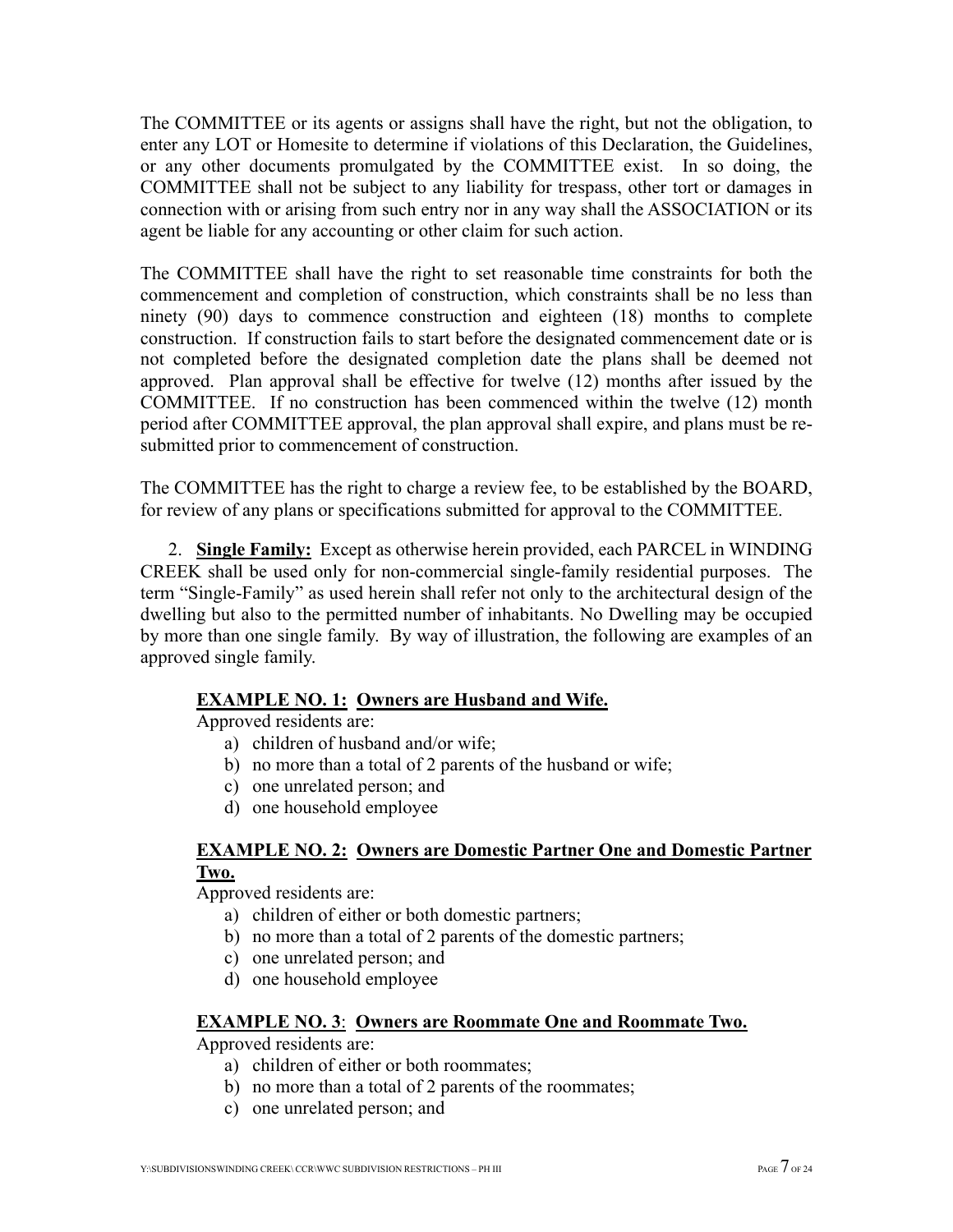d) one household employee

Rental or lease of a residence to a single family is permitted. Rental or lease of rooms to multiple tenants is prohibited.

No building, outbuilding or portion thereof shall be constructed for income property, such that occupants would occupy less than the entire LOT and/or homesite. Only single-family residential dwellings and appurtenances ordinary to residential living shall be permitted. To this end, without limitation, the following structures may not be built on any PARCEL in the Residential portion of **WINDING CREEK**: hospitals, clinics, rest homes, duplex houses, apartment houses, garage apartments for Lease to the general public, mobile homes, hotels, or any retail, wholesale, or other business or commercial establishment of any kind or nature.

### 3. **BUILDING AND CONSTRUCTION RESTRICTIONS**

A. No residence shall be constructed on any PARCEL that has an under roof living area, excluding porches, garages, patios and the like of less than two thousand six hundred (2,600) square feet;

B. No IMPROVEMENT greater than thirty-two (32) feet in height may be constructed on any LOT without the prior written approval of the COMMITTEE. For purposes of this paragraph, height shall be measured from the foundation slab of the proposed IMPROVEMENT to the ridge line of the roof of the proposed IMPROVEMENT;

C. All single-family dwellings shall be of recognized standard construction quality, and all exteriors (exclusive of doors, windows and similar openings) shall be constructed of at least sixty percent (60%) masonry or other material specifically approved in writing by the COMMITTEE. Masonry includes ceramic tile, brick, rock, stucco, Fiber-Cement siding and all other materials commonly referred to in the College Station, Texas area as masonry. Notwithstanding the foregoing, no home shall be more than fifty percent (50%) Fiber Cement. The use of prefabricated materials, including antique homes moved from other locations, shall not be allowed; ability to approve.

D. All dwellings must include at least a two-car garage constructed of at least forty percent (40%) masonry;

E. The surface of all roofs of principal and secondary structures shall be shakes, tile, quality composition shingle, or approved metal roof. The COMMITTEE shall have authority to approve other roof treatments and materials if the form utilized will not be a detriment to the quality of the neighborhood;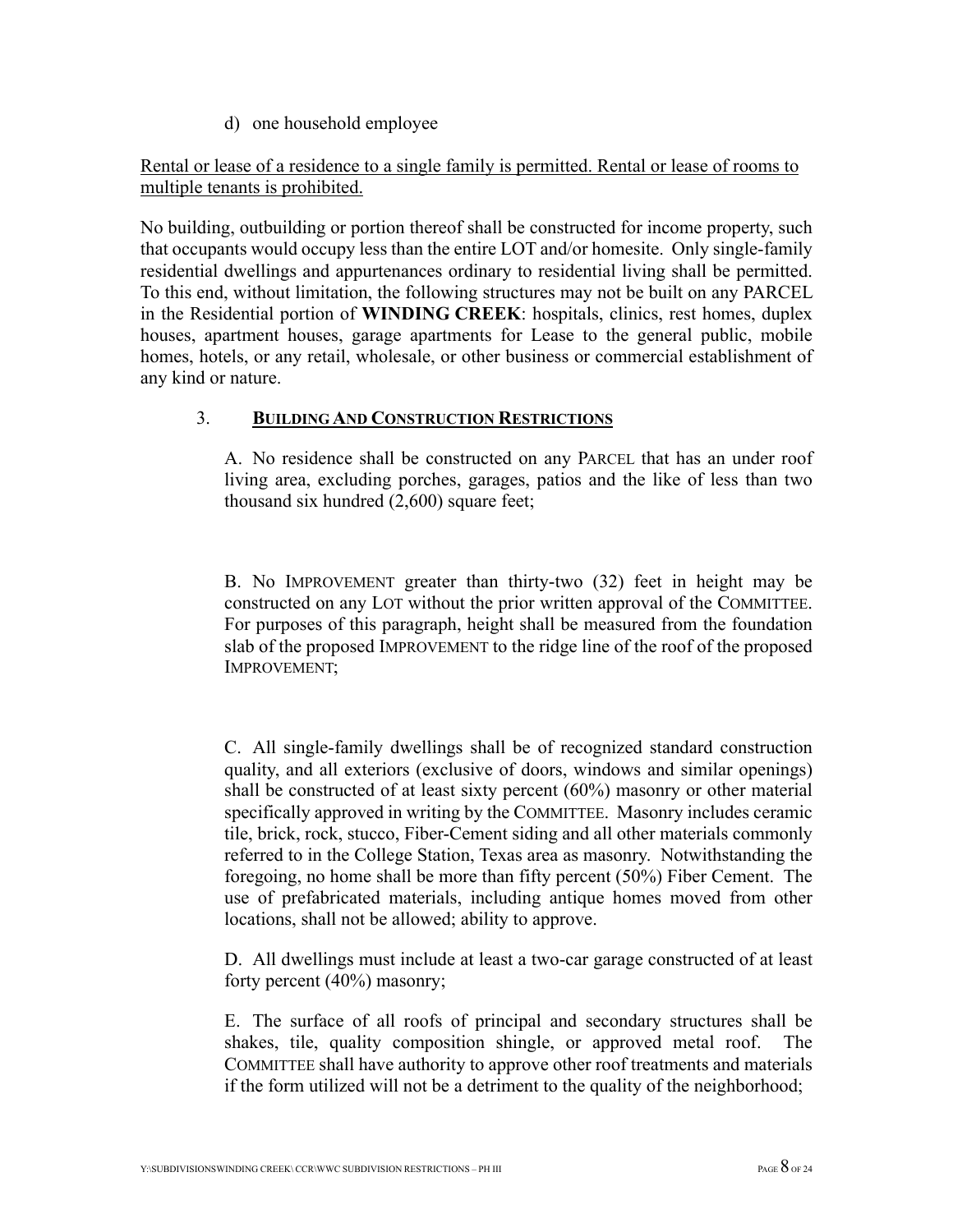F. In the event an OWNER desires to use solar panels or other solar equipment in connection with the use of any LOT, the location and installation design thereof shall be submitted to the COMMITTEE and approval of such design, including the aesthetics thereof, shall be required before construction may begin;

G. All driveways shall be constructed of concrete. All concrete driveways must have expansion joints, three (3) feet on either side of the culvert in order to allow for an easier removal of the culvert by Brazos County in the event it needs to be replaced in the future. If Brazos County ("County") has any requirements regarding the construction of driveways, Owner shall comply with all County Regulations. No gravel rock, limestone, dirt, or other forms of materials shall be permitted. All driveways must connect to streets within the SUBDIVISION.

H. The COMMITTEE shall have the right to approve the location of any tank used or proposed in connection with a single-family residential structure, including tanks for storage of fuel, water, oil or Liquid Petroleum Gas "LPG" and including swimming pool filter tanks. (No elevated tanks of any kind shall be erected, placed or permitted on any LOT.) All tanks shall be screened so as not to be visible from any other portion of the Property;

I. The COMMITTEE shall have the right to require an OWNER to mitigate noise from external devices such as pool filters, septic circulators and air conditioning units.

J. Only one single-family dwelling and appurtenances thereto, such as garages and barns, may be placed or constructed on each of the PARCELS as platted as of the RECORDING DATE. No tent, shack or other temporary building, IMPROVEMENT or structure shall be placed upon the Property without the prior written approval of the COMMITTEE; provided however, that the COMMITTEE may maintain or authorize temporary structures necessary for storage of tools and equipment, and for office space for architects, buildings and foremen on the Property during any period of actual construction, which authorization, if given, shall include the nature, size, duration and location of such structure or structures;

K. All permanent out buildings, barns, garages, or other structures must comply with the aesthetic rules that apply to the main building, including construction materials, percentage of masonry, etc. Prior written approval of the COMMITTEE is required before any such building can be erected or placed on a LOT

L. No eighteen (18)-wheel tractor-trailer trucks shall be allowed to park in the SUBDIVISION or on any Lot.

M. No building or structure, except fences, shall be located on any PARCEL nearer to the front property line than fifty feet (50'), or nearer to either side of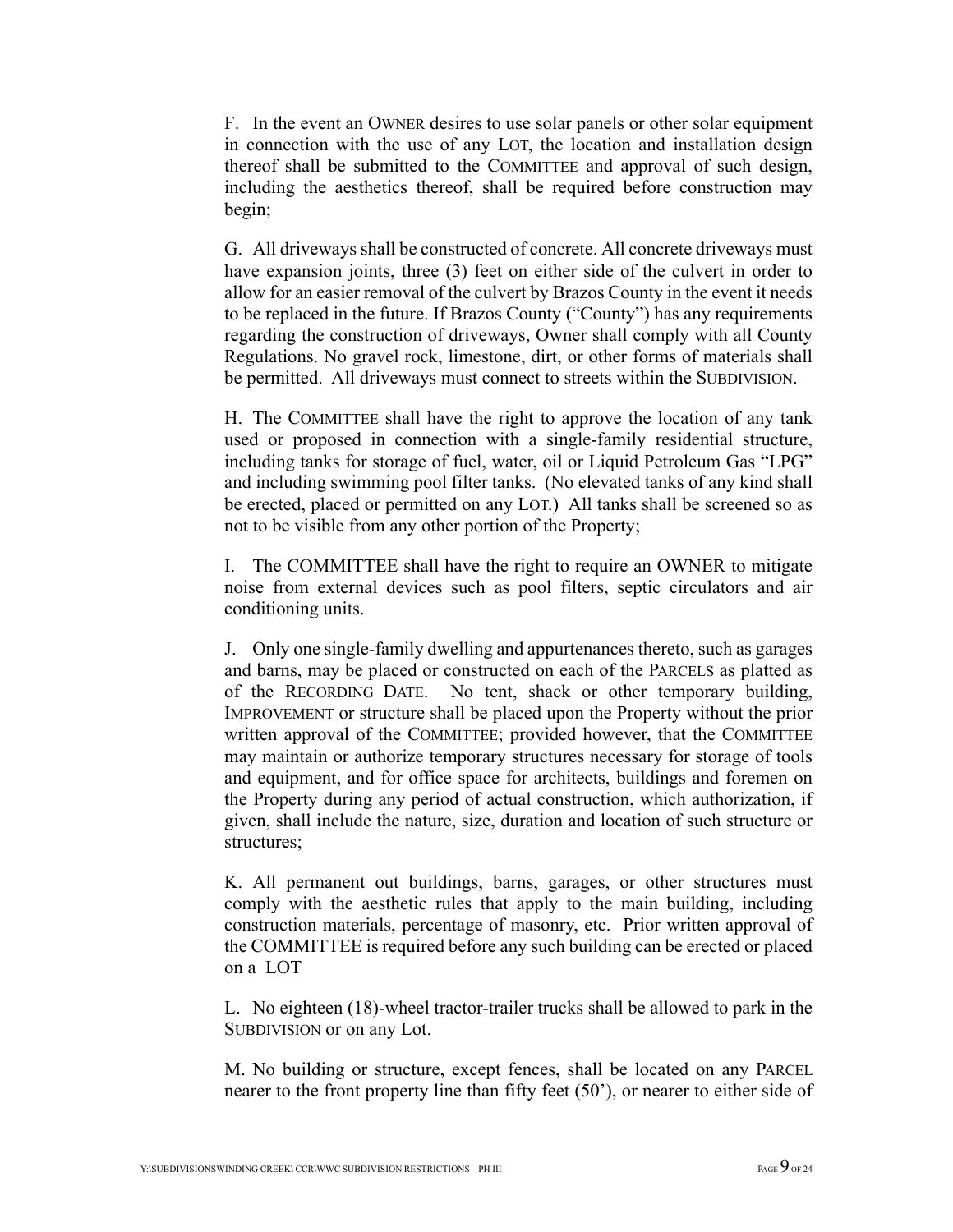the property line than twenty feet  $(20)$ , or nearer to the back property line than twenty feet (20'); unless approved by the architectural control committee for an irregular shaped lot.

N. Drainage structures where required under private driveways shall have a net drainage opening area of sufficient size to permit the free flow of water without back water, and shall be a minimum of eighteen (18) inch diameter pipe culvert or such larger diameter as the COMMITTEE shall require. Additionally the pipe shall have a 6 to 1 slope as extended beginning at the exposed portion of the pipe to the end thereof.

O. No building materials of any kind or character shall be placed or stored on any PARCEL more than thirty (30) days prior to construction of a building or IMPROVEMENTS are commenced. All materials shall be placed within the building lines as established above. At the completion of the building or IMPROVEMENT excess or scrap material must be immediately removed from the premises;

P. No stumps, trees, underbrush, refuge of any kind, and/or scrap material from IMPROVEMENTS being erected on any PARCEL shall be placed on any other PARCEL, or on streets or easements;

Q. Exposed openings resulting from any excavation made of any PARCEL shall be back filled and the disturbed ground shall be leveled and reseeded with fiber mulch, blanket seeding, or sodding. No change of elevation on any PARCEL greater than five feet (5') shall be made without prior approval of the COMMITTEE;

R. Each LOT OWNER must install and maintain, at the OWNER'S expense, his own private septic system, in accordance with Brazos County specifications. The OWNER shall be responsible for obtaining all necessary permits, tests and maintaining the septic system as required by all governmental regulations. The installation of septic systems are subject to prior written approval of the COMMITTEE;

S. MAILBOXES. The United States Postal System requires cluster box mailboxes, and as such individual mailboxes shall not be permitted on any lots.

T. LANDSCAPE DESIGN. All landscaping shall be designed so as to protect and promote, as far as practicable, the natural local landscape environment through use of native materials, natural drainage, indigenous plant election and site design. All landscaping designs shall install live, growing sod covering the front, side and backyards, within thirty (30) days of occupancy of any residence constructed on a LOT, and shall maintain it in a healthy and growing condition.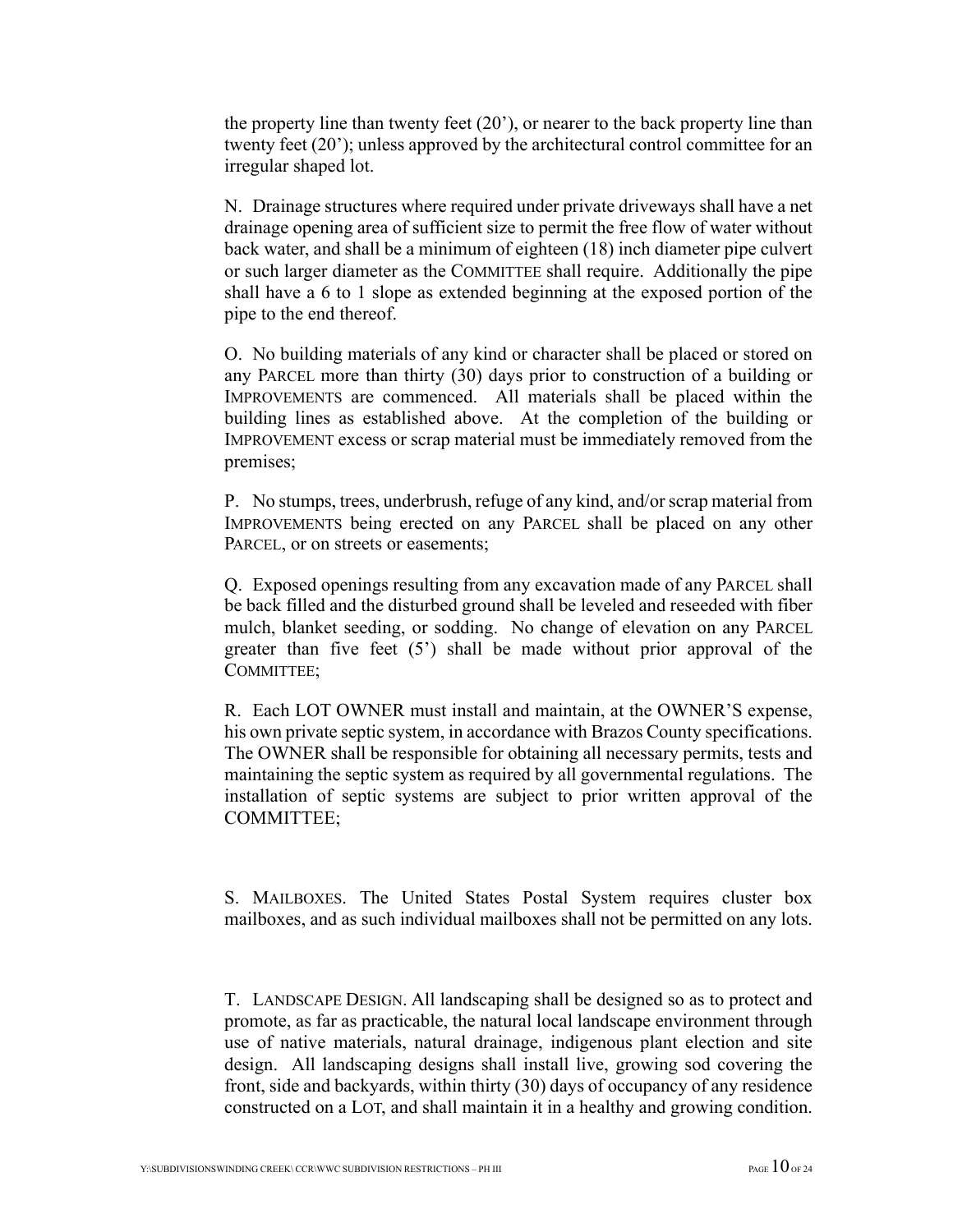All front, side and back yards within fifty (50) feet of the house must be irrigated with automatic sprinkler systems, and have landscaping acceptable to the ARC. Areas outside of fifty (50) feet may be maintained as a pasture or natural areas so long as said pasture or natural area is maintained in an attractive manner. At all times after improvements are constructed on any LOT, the OWNER of such LOT shall keep and maintain at least three (3) living trees with diameters of two (2) inches in the front yard of the LOT. No live trees with a diameter of six (6) inches or greater located within the zone between property line and set back line shall be removed from a LOT without the approval of the ARC. Notwithstanding the foregoing the ARC may approve any deviation or variance from these requirements of this section.

U. All utility serving Improvements on the Lot must be underground. No overhead service shall be permitted.

V. The COMMITTEE may approve or disapprove, for any reason or no reason, at its sole discretion any item A-V above.

#### 4. **GENERAL RESTRICTIONS**

A. No noxious or offensive trade or activity shall be carried on upon any PARCEL nor shall anything be done thereon which may be or become an annoyance or nuisance to the neighborhood. No portion of the SUBDIVISION shall be used, in whole or in part, for the storage of any property or thing that will cause it to appear to be in an unclean or untidy condition or that will be obnoxious to the eye; nor shall any substance, thing, animal, or material be kept upon any portion of the SUBDIVISION that will emit foul or obnoxious odors or that will cause any noise or other condition that will or might disturb the peace, quiet, safety, comfort, or serenity of the OWNERS of surrounding LOTS and users of the COMMON AREAS. Activities or conditions constituting a nuisance are incapable of exhaustive definition which will fit all cases, but they can include those activities and conditions that endanger life or health, give unreasonable offense to senses, or obstruct reasonable use of property. Those activities or conditions that cause minor and/or infrequent disturbances resulting from ordinary life activities within a deed restricted community are not intended to constitute a nuisance. Whether such activity or condition constitutes a nuisance will be determined by the BOARD. The BOARD may adopt rules or policies to further define what constitutes a nuisance, as warranted.

B. No trade, business or commercial activity of any kind shall be conducted on any LOT within that portion of WINDING CREEK affected by this Declaration, except such use within a dwelling where (a) the existence or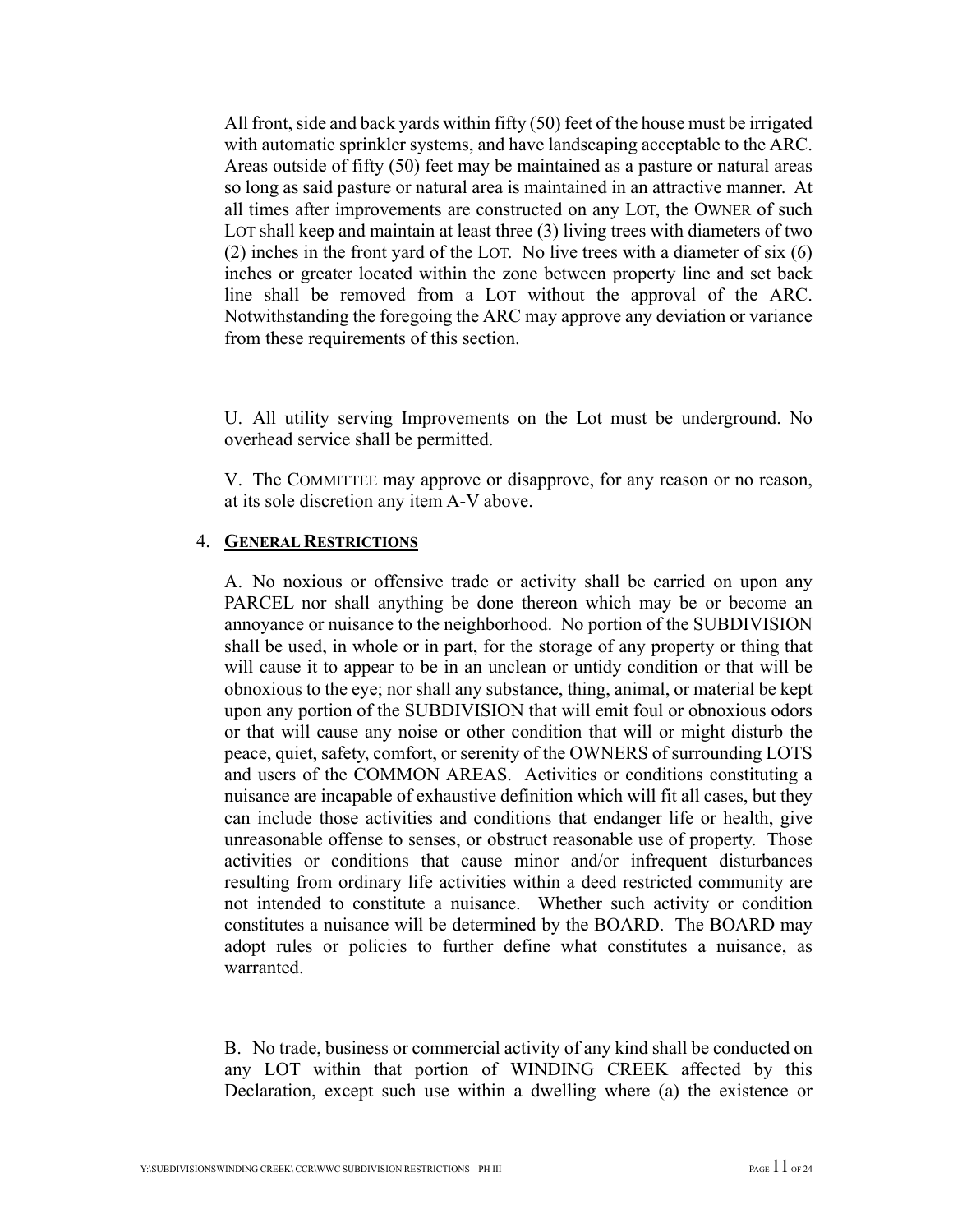operation of the business activity is not apparent or detectable by sight, sound or smell from outside the dwelling; (b) the business activity conforms to all zoning requirements and other restrictive covenants applicable to the Property; (c) the business activity does not involve visitation to the dwelling or homesite by clients, customers, suppliers or other business invitees or door-to-door solicitation of residents of the Subdivision; and (d) the business activity is consistent with the residential character of the Property and does not constitute a nuisance, or a hazardous or offensive use, or threaten the security or safety of other residents of the Subdivision, as may be determined in the sole discretion of the BOARD. The uses set out in this Section 1 (a) through (d) shall be referred to singularly or collectively as an "Incidental Business Use." At no time may an Incidental Business Use cause increased parking or traffic within the Subdivision. Any increased parking or traffic within the Subdivision as a result of an Incidental Business Use shall be deemed to be a Deed Restriction Violation. A day-care facility, home day-care facility, church, nursery, preschool, beauty parlor, or barber shop or other similar facility are expressly prohibited.

C. No animals, livestock, or poultry of any kind shall be raised, bred, and/or kept on any LOT within the SUBDIVISION for commercial purposes. Each PARCEL shall be allowed one animal unit (au) every one (1) acre or fraction of an acre. One animal unit (au) is defined as:

1 dog or cat  $=$   $\frac{1}{2}$  au (Maximum 4 dogs or cats)

There will be no swine, sheep or poultry allowed on any parcel within the SUBDIVISION except approved 4-H or similar youth projects. There will be no wild, exotic or naturally undomesticated animals allowed to be caged or otherwise kept on any PARCEL within the SUBDIVISION. No animals including dogs and cats will be allowed to roam free in the SUBDIVISION. In the event any animal creates a nuisance to the SUBDIVISION in the sole and exclusive opinion of the COMMITTEE, such animal will be removed from the SUBDIVISION. **WWC** or members of the COMMITTEE shall have the right to enter and remove any such animal which is placed on any PARCEL in violation of this Section, and in so doing, shall not be liable and is expressly relieved from any liability for trespass or other sort in connection therewith, or arising from such removal.

D. No sign(s), except sign(s) advertising property for sale (not exceeding five (5) square feet in size), advertisement billboard, and/or advertising structure of any kind may be erected or maintained on any PARCEL without the consent in writing of the COMMITTEE. Members of the COMMITTEE shall have the right to enter and remove any such signs, advertisement, billboard, and/or structure that is placed on any PARCEL without said consent, and in so doing, shall not be liable and is expressly relieved from any liability for trespass or other sort in connection therewith or arising from such removal. Security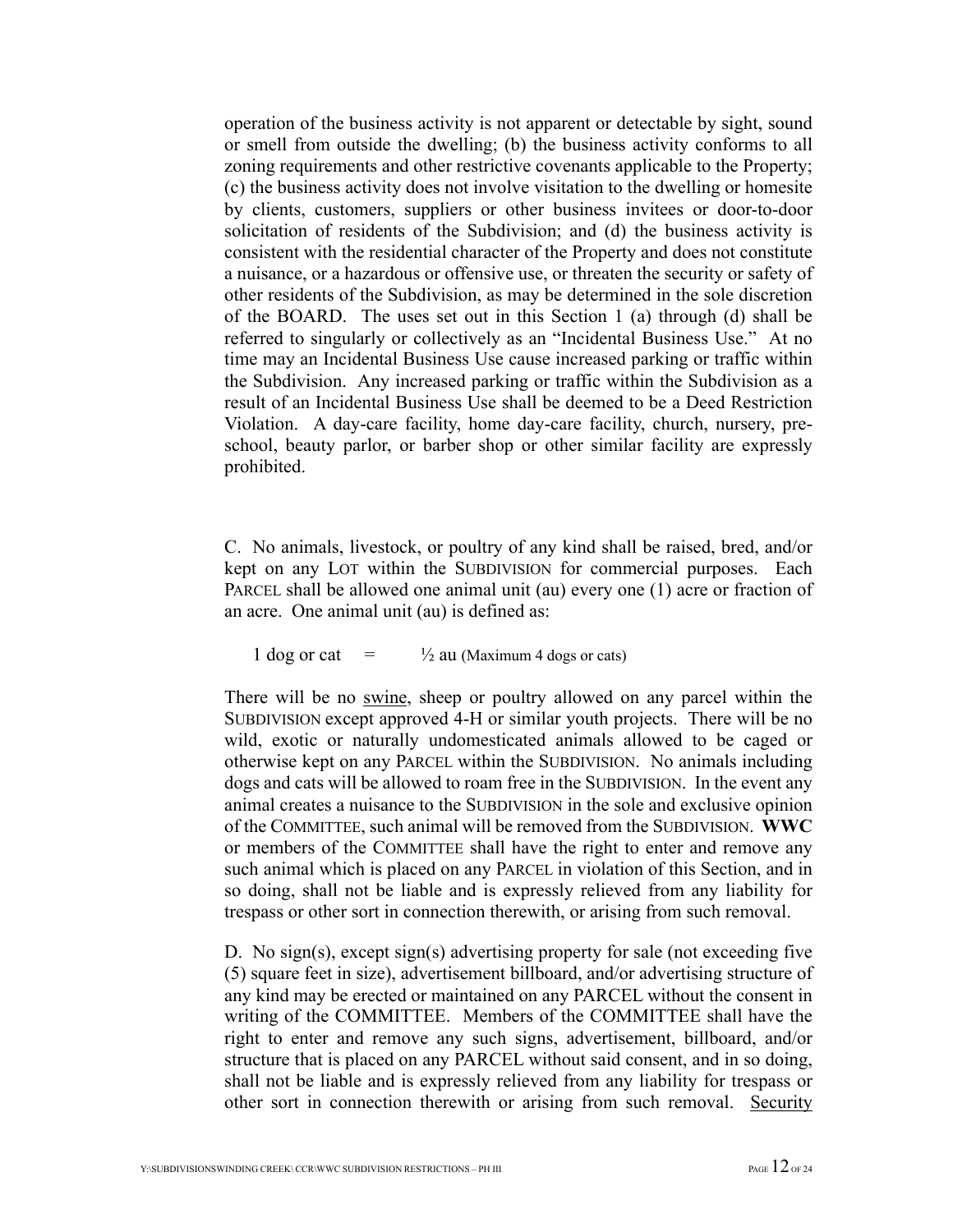Signs/Stickers provided to an OWNER by a commercial security or alarm company providing service to the dwelling shall be permitted so long as the sign is not more than  $8" \times 8"$  or the sticker is no more than  $4" \times 4"$ . There shall be no more than one sign and no more than six (6) stickers located on the windows or doors. Stickers shall also be permitted upon windows and doors for a "Child Find" program or a similar program sponsored by a local police and/or local fire department.

E. No part of the SUBDIVISION shall be used or maintained as dumping grounds for rubbish, trash, or garbage. Equipment for the storage or disposal of such material(s) shall be kept in a clean and sanitary condition. No trailer(s); recreational vehicle(s); tent(s); boat(s); and/or stripped down, wrecked, junked, or otherwise wholly inoperable vehicle shall be kept, parked, stored, and/or maintained on any portion of the driveway and/or front yard in front of the building line of the permanent structure. Same shall be kept, parked, stored, or maintained on other portions of a LOT only within an enclosed structure or a screened area, which prevents the view thereof from adjacent LOTS or streets. No dismantling or assembling of motor vehicles, boats, trailers, recreational vehicles, or other machinery or equipment shall be permitted in any driveway or yard adjacent to a street;

F. OWNERS shall not permit the accumulation of trash, rubbish, weeds, or other unsightly objects on their PARCELS or on the easements or on the alley or the streets abutting the same. During any construction project, all debris, materials or garbage must be secured in enclosures, dumpsters or other containers and are regularly disposed of to prevent the materials from being blown by wind, rain or otherwise becoming unsightly. Each OWNER shall be responsible for proper disposition of his/her trash or garbage. OWNERS shall keep the drainage easements free of obstructions. Each LOT must be maintained in an aesthetically pleasing fashion and mowed such that grass does not exceed ten (10) inches in height. If a LOT is not in compliance with this regulation, the ASSOCIATION, subject to notice and an opportunity to be heard as may be required by law, may mow the premises and/or remove any trash, rubbish or debris and bill the LOT OWNER for the cost thereof. Said bill will be deemed an additional Assessments and failure to pay such bill shall be governed by Article VI Paragraph 2 and Article IX.

G. After commencement of construction of any structure or IMPROVEMENT, the work thereon shall be diligently prosecuted to the end and the structure or IMPROVEMENT shall not remain in a partly finished condition any longer than reasonably necessary for completion thereof;

H. All construction projects shall be completed within 18 months of the setting of the forms for the foundation. After such time, all tractors, trailer, and offices must be immediately removed.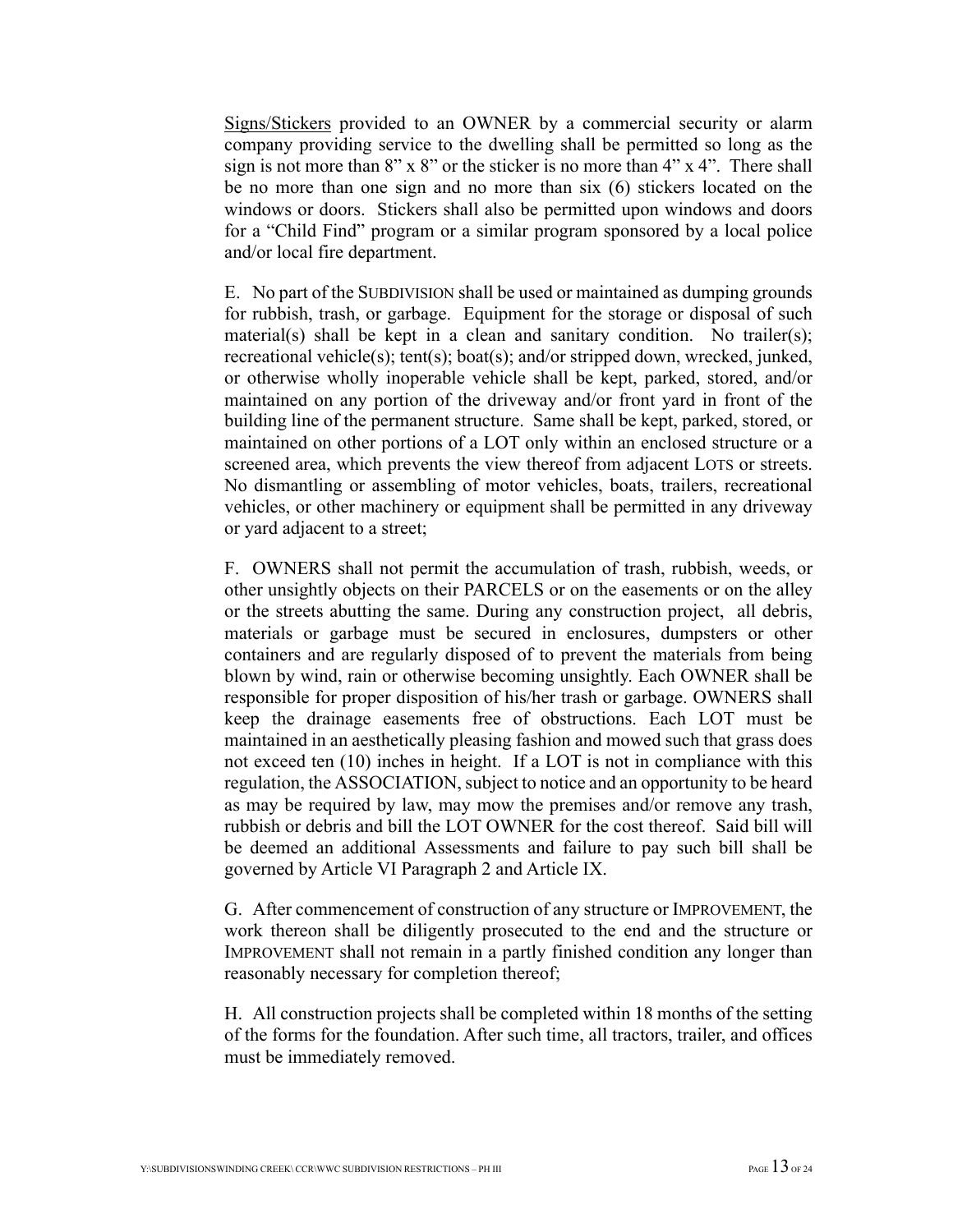I. LANDSCAPING: MAINTENANCE. Construction of each and every residential Dwelling Unit on a Lot shall include the installation and placement of appropriate landscaping. Each Owner, shall jointly have the duty and responsibility, at their sole cost and expense, to keep and maintain the Lot, and all improvements therein and thereon, in a well maintained, safe, clean and attractive condition at all times. Such maintenance shall include (without limitation);

- a) The proper seeding, consistent watering and mowing of all lawns
- b) The pruning and cutting of all trees and shrubbery;
- c) Prompt removal of all litter, trash, refuse and waste;
- d) Watering of all landscape;
- e) Keeping exterior lighting and mechanical facilities in working order;
- f) Keeping lawn and garden areas alive, free of weeds and attractive;
- g) Keeping driveways in good repair and condition;
- h) Promptly repairing any exterior damage; complying with all governmental health and police requirements;
- i) No vegetable gardens shall be permitted to be planted between the road and the dwelling constructed on the property.

all in a manner and with such frequency as is consistent with aesthetics, safety and good property management. The ASSOCIATION and its agents, during normal business hours, shall have the right (after five (5) days written notice to the OWNER of any LOT involved, setting forth the specific violation or breach of this covenant and the action required to be taken, and if at the end of such time reasonable steps to accomplish such action have not been taken by the OWNER), to enter on the subject premises (without any liability whatsoever for damages for wrongful entry, trespass or otherwise to any person or entity) and to take the action(s) specified in the notice to remedy or abate said violation(s) or breach(es). The cost of such remedy or abatement will be paid to the ASSOCIATION upon demand and if not paid within thirty (30) days thereof, shall become a lien upon the LOT affected subject to the requirements of Chapter 209, Texas Property Code. The ASSOCIATION, or its agent, shall further have the right (upon like notice and conditions), to trim or prune, at the expense of the OWNER, any hedge, tree or any other planting that, in the written opinion of the ASSOCIATION, by reason of its location on the LOTS, or the height, or the manner in which it is permitted to grow, is detrimental to the adjoining LOTS, is dangerous or is unattractive in appearance. The lien provided under this section will constitute a lien retained against such property with the same force and effect as the Payment and Performance Lien for assessment set forth in these Covenants. OWNER must landscape around the house in a mannerly fashion. If a lot is not in compliance with this regulation, **WWC** or the association may mow the premises and/or remove any trash, rubbish or debris and bill the lot owner for the cost thereof. Said bill will be deemed additional Assessments and failure to pay such bill shall be governed by Article VI Paragraph 2 and Article IX;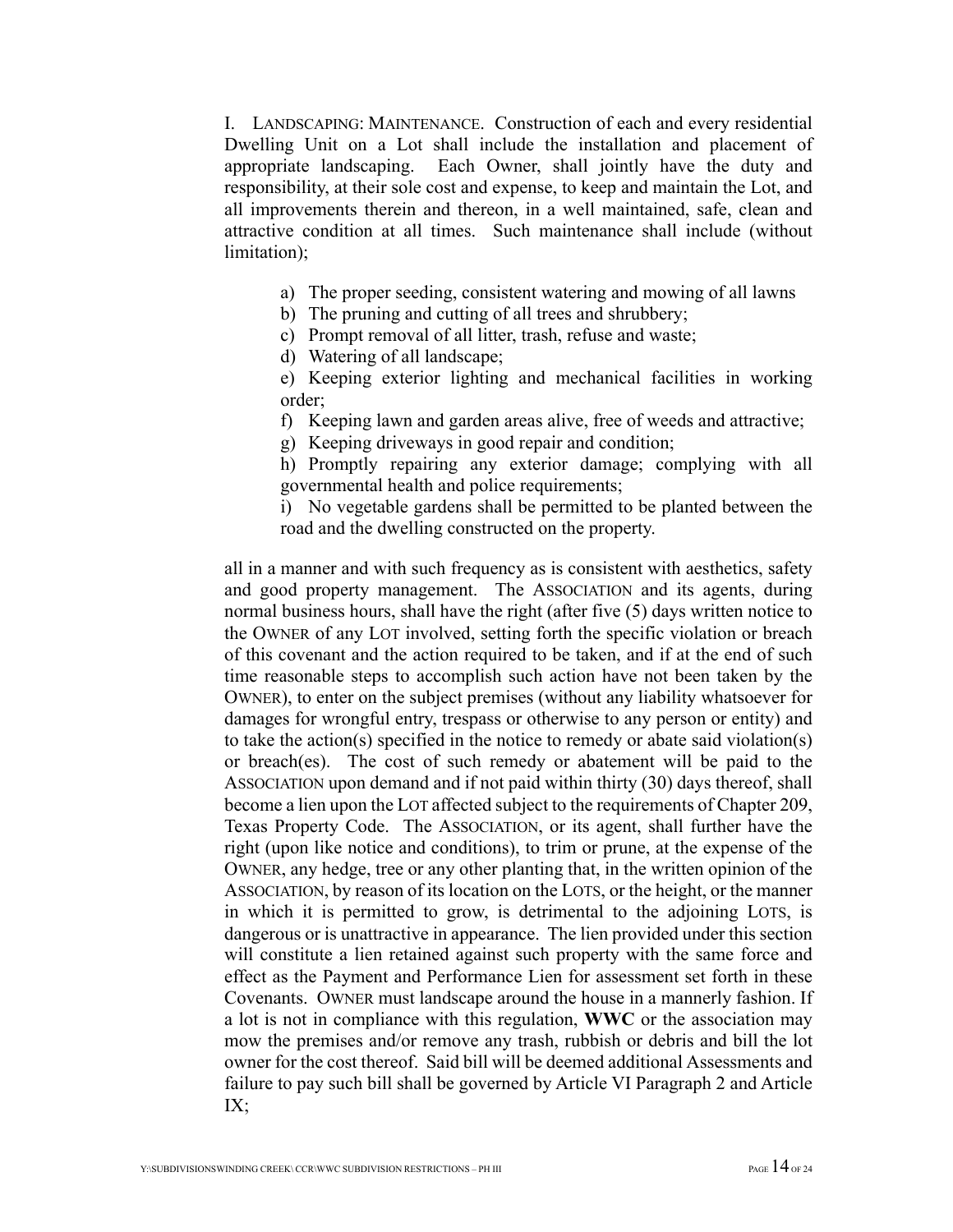I. All fencing to be approved by the COMMITTEE. Privacy fencing shall only be permitted with approval of COMMITTEE around swimming pools. LOT OWNER shall maintain all fencing;

J. No act may be performed which is likely to pollute the air or water in any part of the SUBDIVISION, nor may any property OWNER violate any ordinance designed to eliminate pollution at that time in force whether it be State, County or City;

K. No firearms, except air rifles, shall be discharged in the SUBDIVISION or on any PARCEL, easement or common area;

L. Representatives of **WWC**, the ASSOCIATION, or the COMMITTEE may from time to time at any reasonable hour, enter and inspect any part of the SUBDIVISION to ascertain compliance with this document or any amendments hereto;

M. No oil or gas drilling, development, refining, quarrying or mining operations of any kind shall be permitted on any LOT, nor shall any tanks, tunnels, mineral excavations or shafts be permitted on any LOT. No derrick or other structures designed for use in boring or drilling for oil, natural gas, or other minerals shall be erected, maintained or permitted on any LOT save and except existing locations at time of plat approval. Notwithstanding the foregoing, each OWNER, by its acquisition of a parcel of the SUBDIVISION has been, or will be reserved by third parties or predecessors in title to the Property;

N. No basketball goals will be placed in the street or in the driveway between street and front of the residence.

O. DOORS AND WINDOWS. No "burglar bars", steel or wrought iron bars, or similar fixtures, whether designed for decorative, security or other purposes, shall be installed on the exterior of any windows or doors of any dwelling. No signs, numerals or other writing shall be written on or placed on the doors, windows or exterior walls of any dwelling, either temporarily or permanently, except that the Board may, in its discretion, permit house numbers to be written temporarily on a single window of a dwelling while occupants are moving in, provided such numbers are removed within seventy-two (72) hours after the occupants have taken occupancy. Only uniform blinds shall be used as window treatments, as determined in the sole discretion of the Architectural Committee. Foil, decorative items, or commercial advertising shall not be used as window coverings at any time.

P. REGISTERED SEX OFFENDERS. No Lot shall be occupied in whole or in part by any person who is a registered sex offender on the Texas Public Sex Offender Registry, or any similar registry in another state.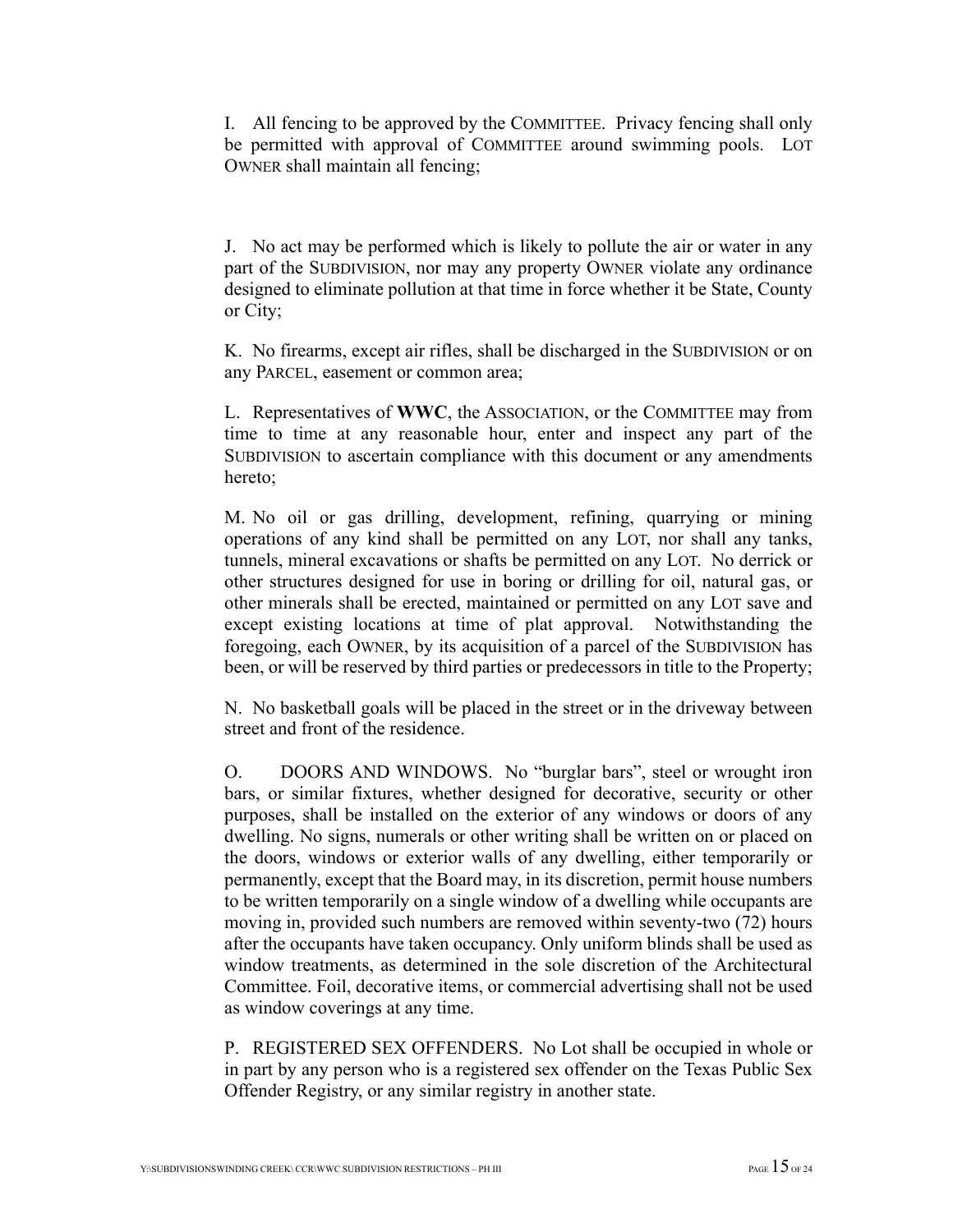#### Q. RAIN BARRELS

#### (i.i.1) Prohibited Rainwater Harvesting Systems/Rain Barrels

Rainwater harvesting systems or rain barrels (collectively referred herein as "Rain Barrels") are prohibited in the following circumstances:

- (a) Rain Barrels that are located on the property owned by the Association;
- (b) Rain Barrels that are located on property that is owned in common by the members of the Association;
- (c) Rain Barrels that are located between the front of the owner's home and an adjoining or adjacent street;
- (d) Rain Barrels that are of a color not consistent with the color scheme of the home; and
- (e) Rain Barrels that display language or content other than the manufacturer's typical display.

### (i.i.2) Rain Barrels Located in Area Visible from a Street, or Common Area:

Rain Barrels that are located on the side of a house or at any other location that is visible from a street, another lot, or a common area must comply with the following:

> (i.i.2.a) Rain Barrels must have adequate screening, as determined by the ARC;

> (i.i.2.b) Only commercial and professional grade Rain Barrels are permitted;

> (i.i.2.c) All Rain Barrels must be fully enclosed and have a proper screen or filter to prevent mosquito breeding and harboring; and

> (i.i.2.d) Rain Barrels may not create unsanitary conditions or be of nuisance to any neighboring properties.

#### **IV. ARCHITECTURAL CONTROL**

1. There is hereby created the Architectural Control Committee, which shall consist of two (2) members. The initial Architectural Control Committee is composed of:

### **M. L. SCHEHIN**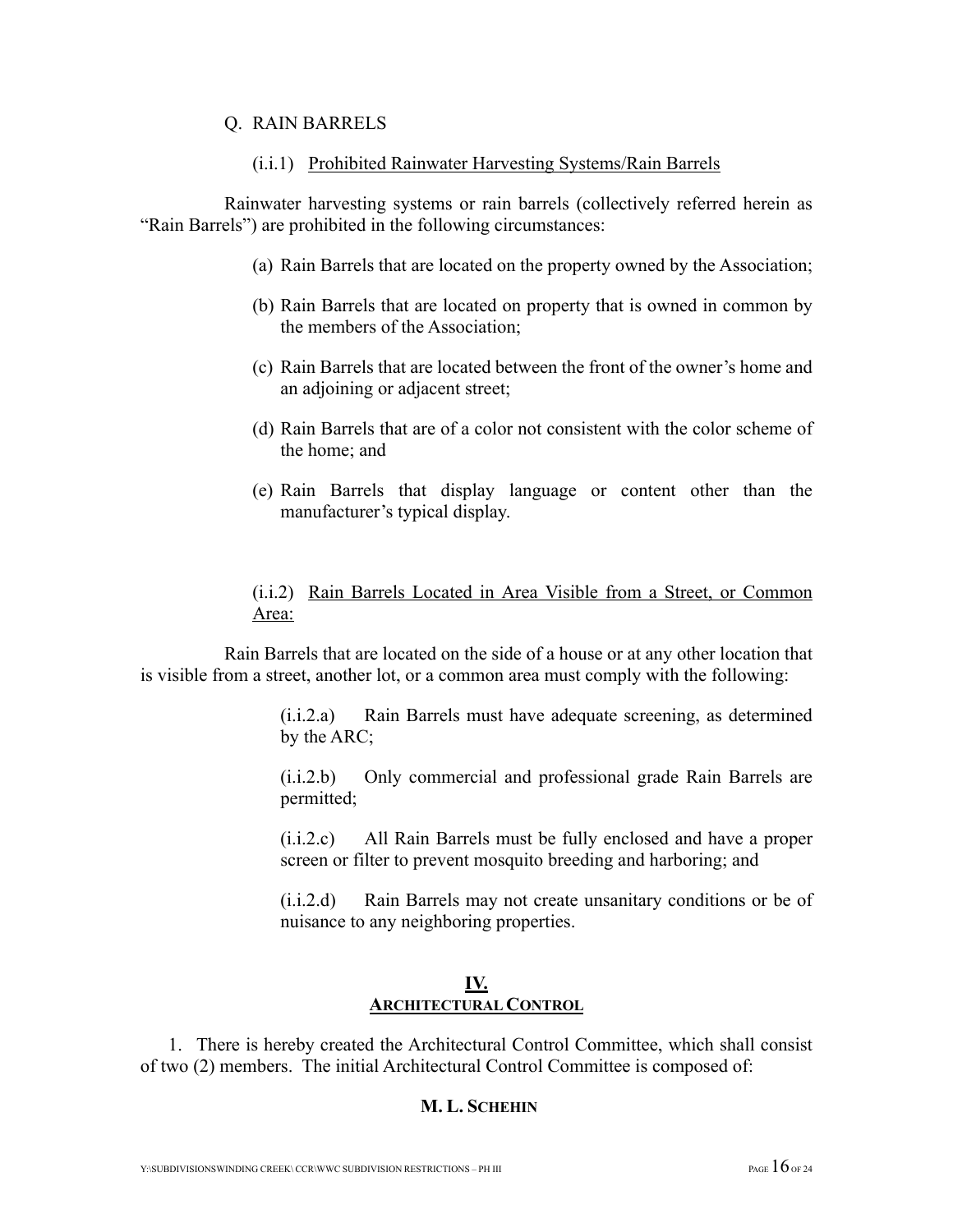#### **J. FRED BAYLISS**

A majority of the Architectural Control Committee may designate representatives to act for it. In the event of the death or resignation or failure to serve by any member of the COMMITTEE, the remaining members shall have full authority to designate a successor. Neither the members of the COMMITTEE nor its appointed representatives shall be entitled to any compensation for services rendered pursuant to this covenant. After fifteen (15) years from the date of this instrument, or at such earlier time as the majority of the COMMITTEE shall determine the power to designate members of the Architectural Control Committee will automatically pass to the Association. The COMMITTEE'S approval or disapproval as required by the *Restrictions* shall be in writing.

2. No IMPROVEMENT of any kind shall be erected, placed or altered in the exterior design after being erected or placed on or attached to any PARCEL in the SUBDIVISION until the construction plans, landscaping plans, or other plans, specifications and plot plans showing the location and size of such IMPROVEMENT has been submitted to the COMMITTEE, or its designated representatives as to the harmony of external design with the existing structures on PARCELS in the SUBDIVISION, as to type of exterior materials and exterior paint colors, as to quality of workmanship and materials, and as to locations with respect to topography and finished ground elevations, and compliance with all applicable provisions of this document, and general compatibility within the SUBDIVISION. IMPROVEMENTS used herein include, but are not limited to, building(s), fences, towers, antennas, porches, decks, walls, swimming pools, water wells, playground equipment, outdoor cooking or eating facilities of a permanent nature, docks, piers, barns, silos, cages, sheds, streets, alleys, excavations and other earth movements. The COMMITTEE may require a reasonable fee for performing the functions herein prescribed and may disapprove plans, specifications, designs, and plot plans for failure to pay such fee. Such fees shall be used by the COMMITTEE to discharge actual expenses incurred by the COMMITTEE. After approval in writing has been given, the erecting, placing or altering of the IMPROVEMENTS on any PARCEL shall be made only in accordance with the approved plans, specifications and plot plans, unless variations or changes are also approved in the same manner.

3. Neither **WWC**, nor the members of the COMMITTEE, representatives, and/or their successors or assigns shall be liable in damages to anyone submitting plans to them for approval, or to any OWNER or lessee of any PARCEL affected by these *Restrictions*, by reason of mistake in judgment, negligence or nonfeasance arising out of or in connection with the approval or disapproval or failure to approve any plans submitted. Every person who submits plans to the COMMITTEE for approval agrees by submission of such plans, and every OWNER or lessee of any PARCEL within the property agrees, by acquiring title thereto or interest therein, that he will not bring any action or suit against **WWC**, the members of the COMMITTEE, or its representatives, to recover any such damages.

4. At the option of a majority of the COMMITTEE, all of the powers, rights, duties, and responsibilities of said COMMITTEE may be transferred to the ASSOCIATION; in such event the ASSOCIATION shall appoint a representative or representatives to perform all functions of the COMMITTEE. Said representative or representatives shall be the successor of the COMMITTEE.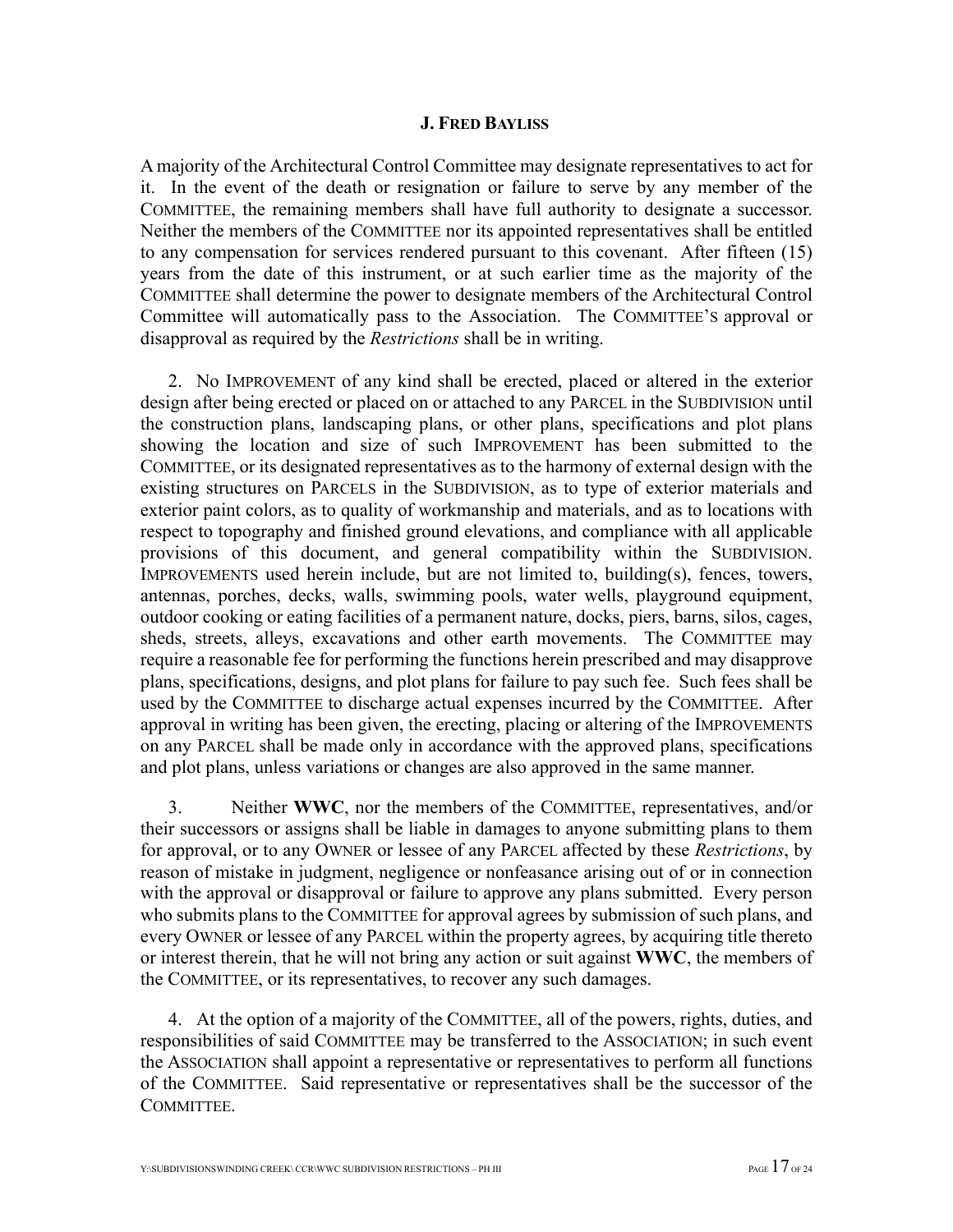### **V. WINDING CREEK ASSOCIATION, INC.**

1. **Creation.** The ASSOCIATION, a Texas non-profit corporation, shall be incorporated with its initial registered office in Brazos County, Texas and with its principal office located at 4440 Bentwood Drive, College Station, Texas, 77845.

2. **Incorporation. WWC** shall cause the ASSOCIATION to be incorporated, and **WWC** shall have the power to elect all members of the Board of Directors and to fill any vacancies occurring therein until **WWC** has conveyed by deed, in the aggregate, eighty percent (80%) of the LOTS in **WINDING CREEK**, **PHASE III**, and any future acreage developed under a common scheme or plan of development by **WWC**, according to map or plat filed in the Official Records of Brazos County, Texas. Once eighty percent (80%) of the LOTS have been so deeded, the membership of the Board of Directors shall be determined by majority vote of the land OWNERS of record that are subject to a required maintenance charge payable to the ASSOCIATION. The voting shall be conducted according to rules established by the Bylaws of the ASSOCIATION. **WWC** may elect to transfer power to elect Board of Directors to said record OWNERS at any time.

3. **Powers and Functions.** The ASSOCIATION shall have powers and functions provided by applicable law, its Articles of Incorporation, its Bylaws, as heretofore or hereafter amended, respectively, and such other powers as set forth herein, including without limitation, at its option, the right to maintain the entry sign area, streets, lakes, utilities, recreational areas; to provide for garbage pickup (at a cost to the individual property OWNER if the Maintenance Fund is insufficient for this purpose), hire police protection, furnish power or gas for street lighting, maintain esplanades, and other common areas; and to establish rules and regulations for the use of lakes, rivers, streets, and other SUBDIVISION facilities, specifically erected and installed and designated to be controlled by the ASSOCIATION. The ASSOCIATION shall administer the Maintenance Fund hereinafter provided.

4. **Membership**. LOT ownership and membership in the ASSOCIATION shall be inseparable. Transfer of a LOT automatically transfers membership in the ASSOCIATION and all rights of the transferor with respect to the COMMON AREAS and facilities to which ownership of such LOT relates.

5. **Additions.** If **WWC** develops further acreage under a common scheme or plan of development, as **WWC**, the ASSOCIATION, may require such property OWNERS to be members of the ASSOCIATION and they shall have equal voting rights therein on the same basis as OWNERS of property in this SUBDIVISION.

### **VI. ASSESSMENT CHARGE**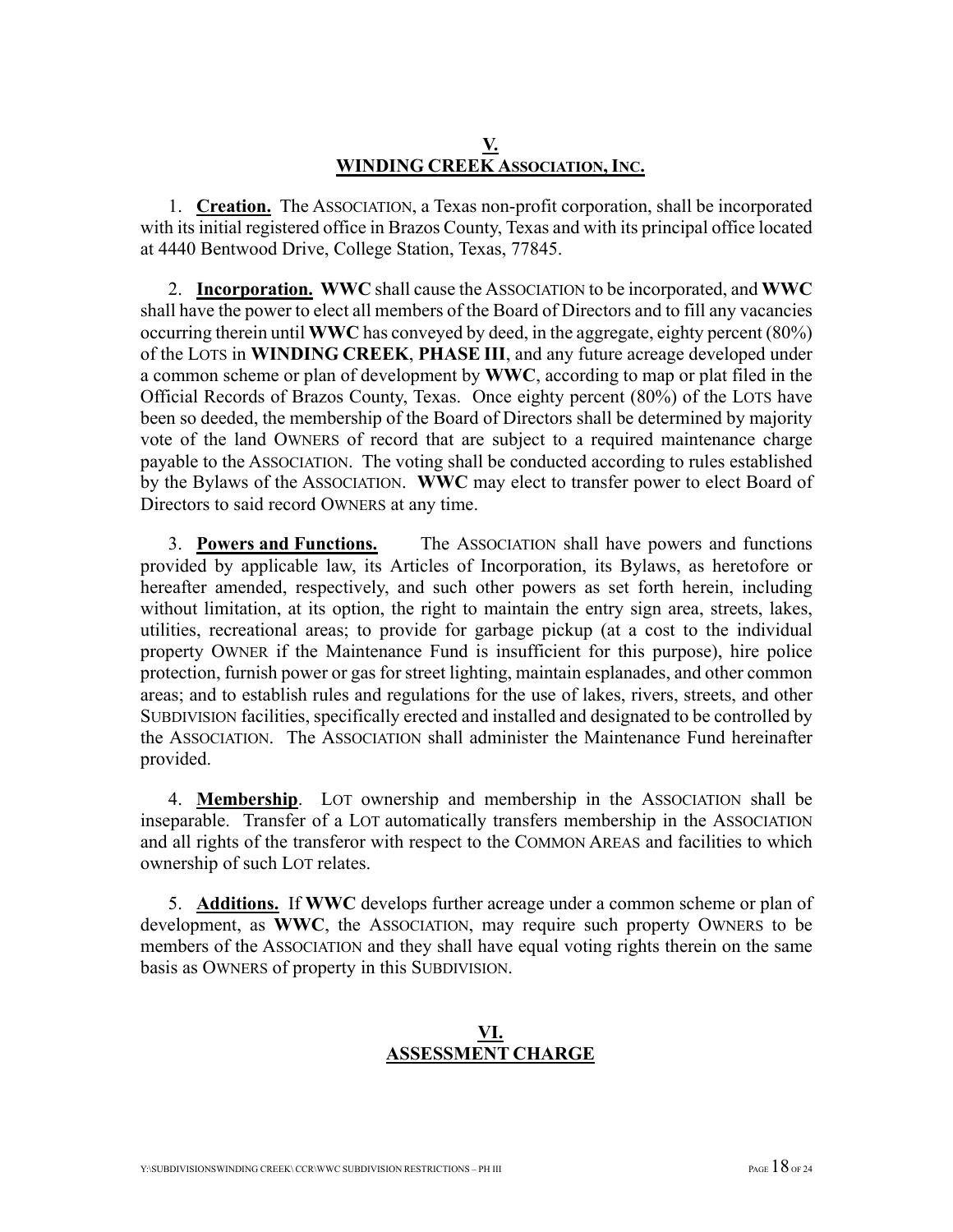1. **Creation of Annual Maintenance Charge.** Each PARCEL in **WINDING CREEK**, PHASE THREE is hereby subjected to an annual maintenance charge of Four Hundred and No/100 Dollars (\$400.00) per year, payable annually in advance by the OWNER of each PARCEL on the first day of January of each year, beginning 2020 and each succeeding year thereafter until terminated as provided below, to the ASSOCIATION, its successors and assigns, for the purpose of creating a fund described below, known as the "Maintenance Fund." Where any PARCEL is owned by more than one person or entity, said maintenance charge shall be payable by all such OWNERS, jointly and severally. The maintenance charge shall be prorated between purchasers and sellers of PARCELS in the proportion that the remaining months of the calendar year bear to the whole year. By acceptance of a deed or other instrument of conveyance, or by any other claim of legal title to any PARCEL or portion thereof, each OWNER agrees and consents to the maintenance charge shall be paid for each year from 2020 through 2030 and shall be extended automatically for successive periods of ten  $(10)$  years unless before 2020, or before the  $31<sup>st</sup>$  day of December of any tenth year thereafter, the Owners of record of a majority of the PARCELS in the SUBDIVISION vote to discontinue such charge by written instrument which shall be signed and acknowledged by the OWNERS of record of a majority of the PARCELS and recorded in the Official Records of Brazos County, Texas.

2. **Liens.** The ASSOCIATION shall have a lien against any PARCEL for which the annual maintenance charge of and or Internet Assessment provided herein shall not be paid effective upon the thirtieth  $(30<sup>th</sup>)$  day following the date said maintenance charge became due and payable. The amount of said lien shall be for the amount of the maintenance charge then due, owing and unpaid plus an additional delinquency charge of twelve percent (12%) per annum of the unpaid balance accruing from the date said maintenance charge became due and payable. The ASSOCIATION shall have the right to evidence the existence of this lien by filing a sworn and acknowledged statement of lien in the Office of the County Clerk of Brazos County, Texas, but the failure of the ASSOCIATION to so file a statement of lien shall not affect the validity of the lien as between the ASSOCIATION and the OWNER.

3. **Purpose and Use of Maintenance Fund.** The maintenance charge shall be used to pay "maintenance expenses" which shall include without limitation expenses incurred for any of the following purposes: lighting, constructing, improving and maintaining any rights of way, easements, entry signs, streets, sidewalks, paths, fences, parkways, esplanades, pavilion, ball fields, pool and any other structures, facilities or area which can be used by all OWNERS which in the opinion of the ASSOCIATION would benefit the SUBDIVISION as a whole; collecting and disposing of garbage, ashes, rubbish and the like in said areas (other than garbage, ashes, rubbish, and the like from constructed residential dwellings), caring for vacant PARCELS, employing watchmen or any other action deemed desirable to protect persons and property, payment of legal and all other expenses in connection with the operation of the ASSOCIATION, and the enforcement of all recorded charges, restrictions, covenants, agreements and conditions affecting property to which maintenance charges apply, payment of all expenses in connection with the collection and administration of the maintenance charges, and doing any other things necessary and desirable in the opinion of the ASSOCIATION to keep property neat and in good order of which it considers of general benefit to the SUBDIVISION. The act of the ASSOCIATION and its expenditures of the Maintenance Fund shall be final so long as it acts in good faith.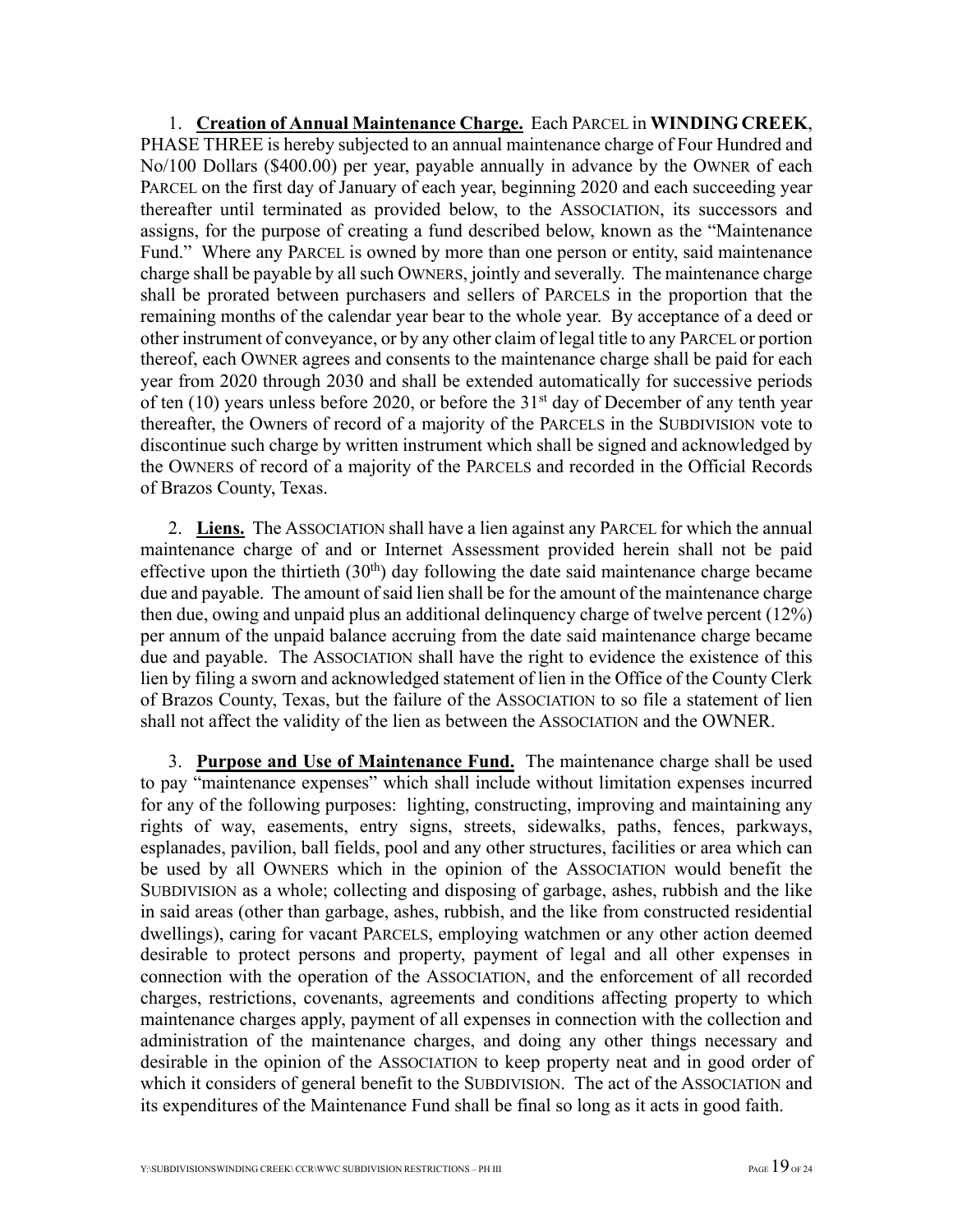4. **Increases or Reductions to Annual Maintenance Charge.** The ASSOCIATION may increase or reduce the maintenance charge from time to time by action applied uniformly to all PARCELS in the SUBDIVISION as provided below.

5. **Assessments.** From and after 2020, the ASSOCIATION'S Board of Directors, at its next annual or special meeting and at each annual meeting thereafter, shall set the amount of the monthly assessments for each year for each LOT, taking into consideration the current maintenance costs and future needs of the ASSOCIATION; except, however, the annual assessments may not be increased in any one year by more than twenty percent (20%) of the then existing annual assessment, except on the affirmative vote of OWNERS entitled to cast two-thirds (2/3) of the votes of the ASSOCIATION, in person or by proxy at a meeting duly called for such purposes.

6. **Developer Exempt. WWC** shall not be liable or in any way responsible for the payment of any maintenance charge provided for herein.

### **VII. SPECIAL ASSESSMENTS FOR CAPITAL IMPROVEMENTS**

1. In addition to the annual assessments for maintenance charges authorized above, the ASSOCIATION may levy in any assessment year, special assessments applicable to that year only, for the purpose of defraying, in whole or in part, the cost of any construction or reconstruction, repair or replacement of a capital improvements upon the COMMON AREA, including the necessary fixtures and personal property related thereto, provided that any such assessment shall have the consent of a three-fourths (3/4) majority of the votes of the members who are voting in person or by proxy at a meeting duly called for this purpose. Written notice of a meeting called for this purpose shall be sent to all members not less than thirty (30) days or more than fifty (50) days in advance of the meeting setting forth the purpose of the meeting and the proposal to be voted on.

2. No special assessments for capital improvements shall be made under this provision prior to the time when the membership of the Board of Directors of the ASSOCIATION is determined by majority vote of the land OWNERS of record subject to the maintenance charge as hereinabove set forth.

3. The Special Assessments shall be payable by the OWNERS on the dates and terms as may be established by the ASSOCIATION. The ASSOCIATION may also provide for a lien against any PARCELS for which the special assessment remains unpaid.

## **VIII. SUBORDINATION OF THE LIEN TO MORTGAGES**

1. The liens of the assessments provided for herein shall be subordinate to the lien of any first mortgage and/or mortgages granted or created by the OWNER of any LOT to secure the payment of monies advanced and used for the purpose of purchasing and/or improving such LOT. Sale or transfer of any LOT or transfer of any LOT pursuant to a foreclosure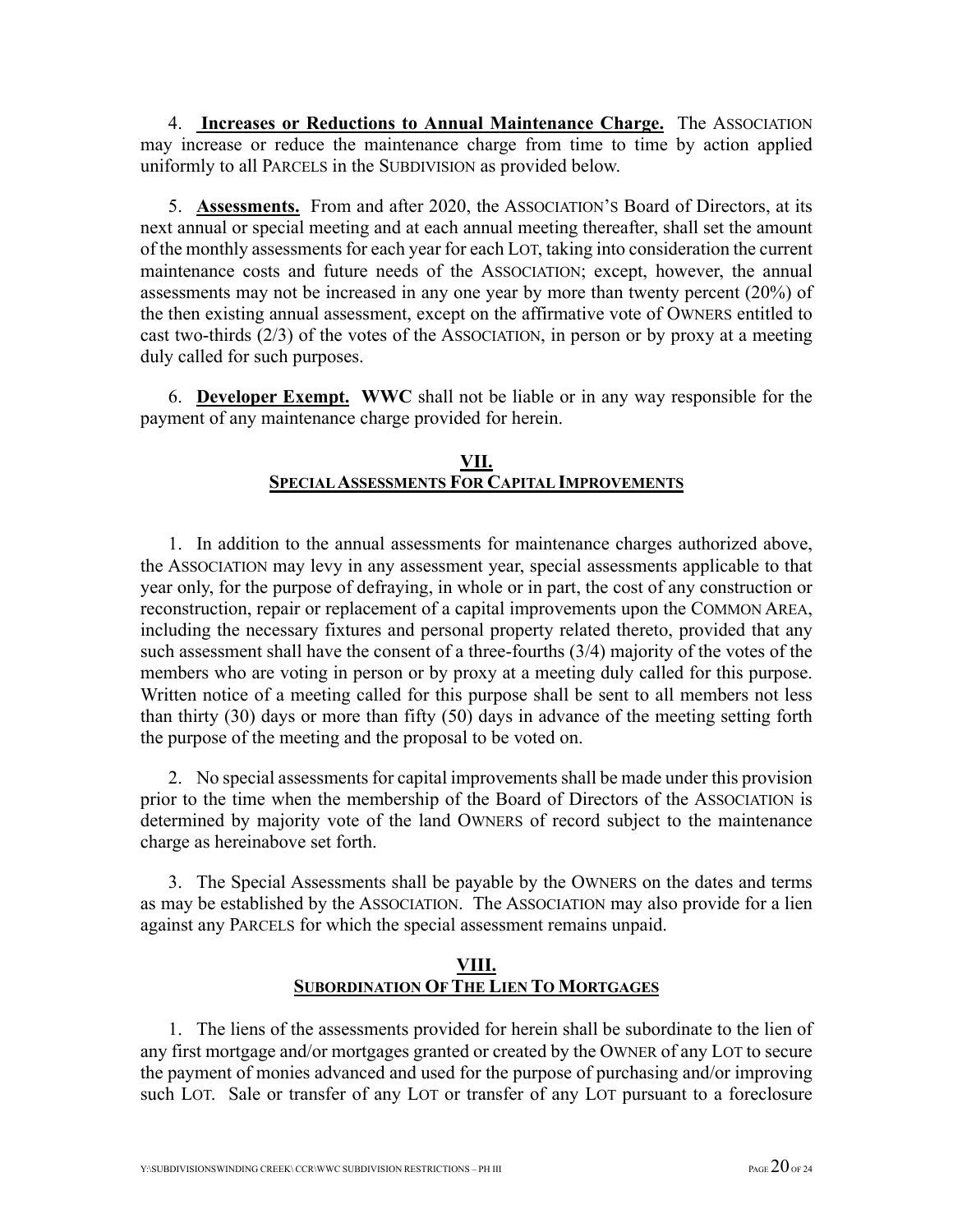under such purchase money or IMPROVEMENT, mortgages or any proceeding in lieu of foreclosure thereof, shall extinguish the lien of such assessments as to the payments thereof which became due prior to such sale or transfer. No sale or transfer shall relieve such LOT from liability for any assessments thereafter becoming due or from the lien thereof. No extinguishment of the lien shall relieve the delinquent LOT OWNER from his/her personal obligation and liability therefore.

### **IX. EFFECT OF NON-PAYMENT OF ASSESSMENTS: REMEDIES OF THE ASSOCIATION**

1. Any assessments and charges which are not paid when due are considered delinquent. If the assessment is not paid within thirty (30) days after the due date, the assessment shall bear interest from the date of the delinquency at the rate of twelve percent (12%) per annum. The ASSOCIATION may bring an action at law against the OWNER or member personally obligated to pay the same, or foreclose the lien against the property. Any interest, costs, and reasonable attorney's fees of any such action will be added to the amount of such assessment. Each OWNER, by his acceptance of a deed to a LOT hereby expressly vests in the ASSOCIATION, or its agents the right and power to bring all actions against such OWNER personally for the collection of such charges as a debt and to enforce the aforesaid lien by all methods available for the enforcement of such liens, including foreclosure by an action brought in the name of the ASSOCIATION in a like manner as a mortgage or deed of trust lien on real property and such OWNER hereby expressly grants to the ASSOCIATION, a power of sale in connection with said lien. The lien provided for in this section shall be in favor of the ASSOCIATION, shall be for the benefit of all other LOT OWNERS, and shall be exercisable by a Trustee to be named or designated by the Board of Directors of the ASSOCIATION. Any sale pursuant to this power shall be conducted in accordance with the provisions of Article 3810 of the *Texas Revised Civil Statues Annotated*. The ASSOCIATION acting on behalf of the LOT OWNERS shall have the power to bid in an interest at foreclosure sale and to acquire and hold, lease, mortgage, and convey the property.

#### **X. RE-SUBDIVISION**

1. No Lot may be re-subdivided into smaller LOTS. This provision does not apply to any real property reserved by **WWC** or to any real property that may be developed as a part of the SUBDIVISION in the future under a common scheme or plan of development.

### **XI. WATER SERVICE**

1. The SUBDIVISION is serviced by Wellborn Water Supply Corporation. Each LOT OWNER shall be required to contract directly with Wellborn Water Supply Corporation. The cost of water, tap fees, membership fees, expansion reserve fees, installation fees, monthly use fees and meters shall be subject to the fee schedule of Wellborn Special Utility District and paid by the LOT OWNER.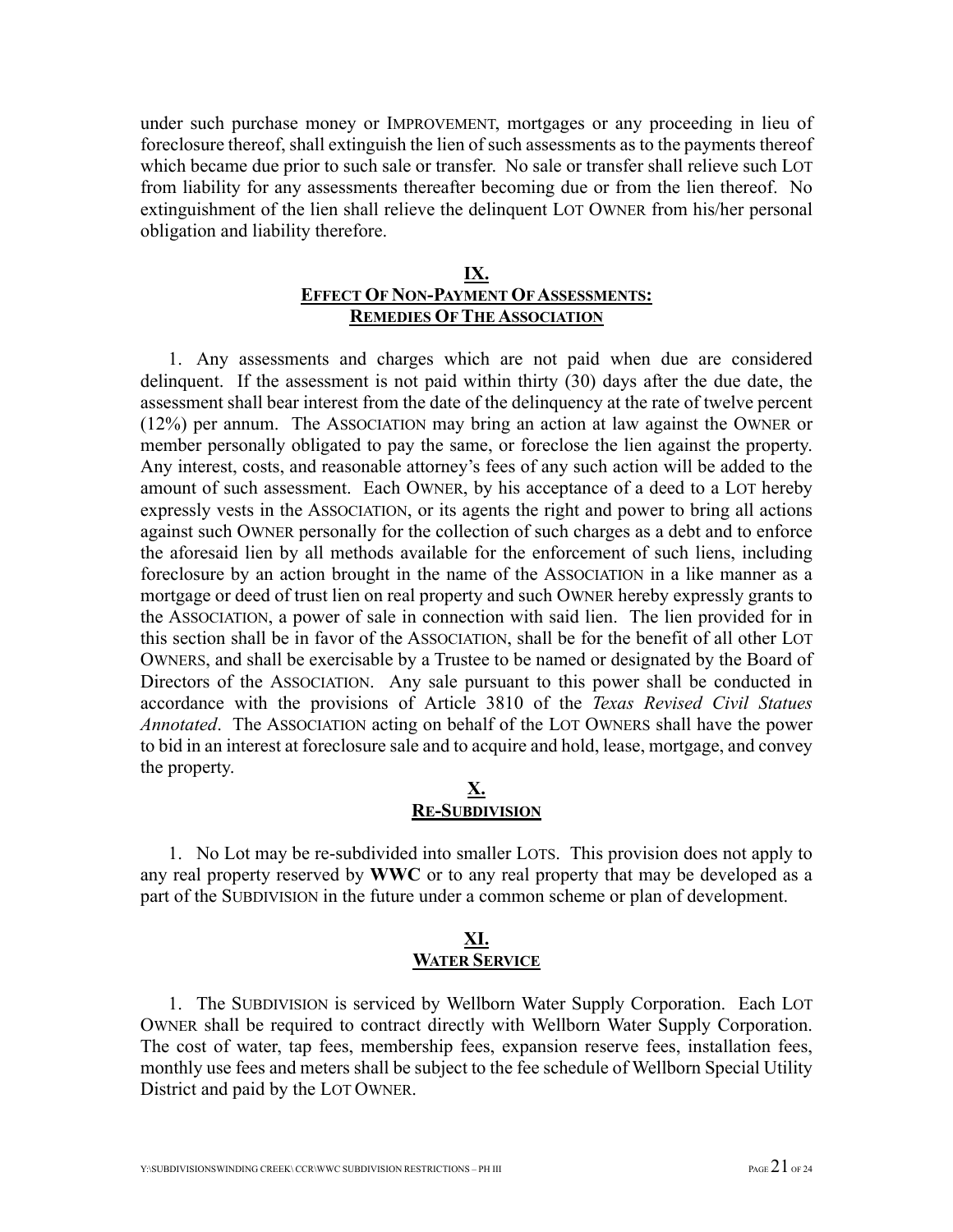#### **XII. MISCELLANEOUS PROVISIONS**

1. The foregoing *Restrictions* are adopted as part of and shall apply to each and every PARCEL in the SUBDIVISION. Such *Restrictions* are equally for the benefit of all subsequent OWNERS or PARCELS in **WINDING CREEK** and accordingly, shall be covenants running with the land. Any OWNER or lienholder of any of the property or the ASSOCIATION shall have the power to prosecute in the appropriate court a suit at law or in equity to prevent any violation or attempted violation of the *Restrictions* and to recover damages for any violation or attempted violation including, but not limited to, reasonable attorney's fees; provided, however that this clause shall not restrict any governmental agency from acting to enforce any of the *Restrictions*.

2. The term of the *Restrictions* shall be for a period from the filing of this instrument for record in Brazos County, Texas, until the 1<sup>st</sup> day of April, A.D., 2030, after which date such *Restrictions* shall be automatically extended for such successive periods of ten (10) years each, unless and until, by instruments executed by the then record OWNERS of a majority of the PARCELS in **WINDING CREEK** and duly recorded in Official Records of Brazos County, Texas, such *Restrictions* are altered, rescinded, modified or changed, in whole or in part.

3. Nothing contained in this document or any violation of any of the *Restrictions* shall have the effect of impairing or affecting the rights of any mortgagee or trustee under any mortgage or deed of trust outstanding against of the SUBDIVISION or any portion thereof.

4. Any and all rights, powers and reservations of **WWC** herein contained may be assigned to any person, corporation or association which will assume the duties pertaining to the particular rights, powers, and reservations assigned, and upon any such person, corporation or associations' evidencing its consent in writing to accept such assignment and assume such duties, he or it shall, to the extent of such assignment, have the same rights and powers and be subject to the same obligations and duties as are given to and assumed by **WWC** herein and **WWC** shall thereafter be released from any future liabilities. The term **WWC** as used in this document includes all such assignees and their heirs, successors and assigns.

5. Every person who now or hereafter owns or acquires any right, title or interest in or to any property in the SUBDIVISION is and shall be conclusively deemed to have consented and agreed to every covenant, condition, reservation and restriction contained herein, whether or not any reference to this declaration is contained in this instrument by which such person acquires an interest in the property.

6. **WWC** reserves the right to make minor deviations from the terms of this document to the extent permissible by law and consistent with the general plan for development as herein set out, all without further action or consent by or from any party.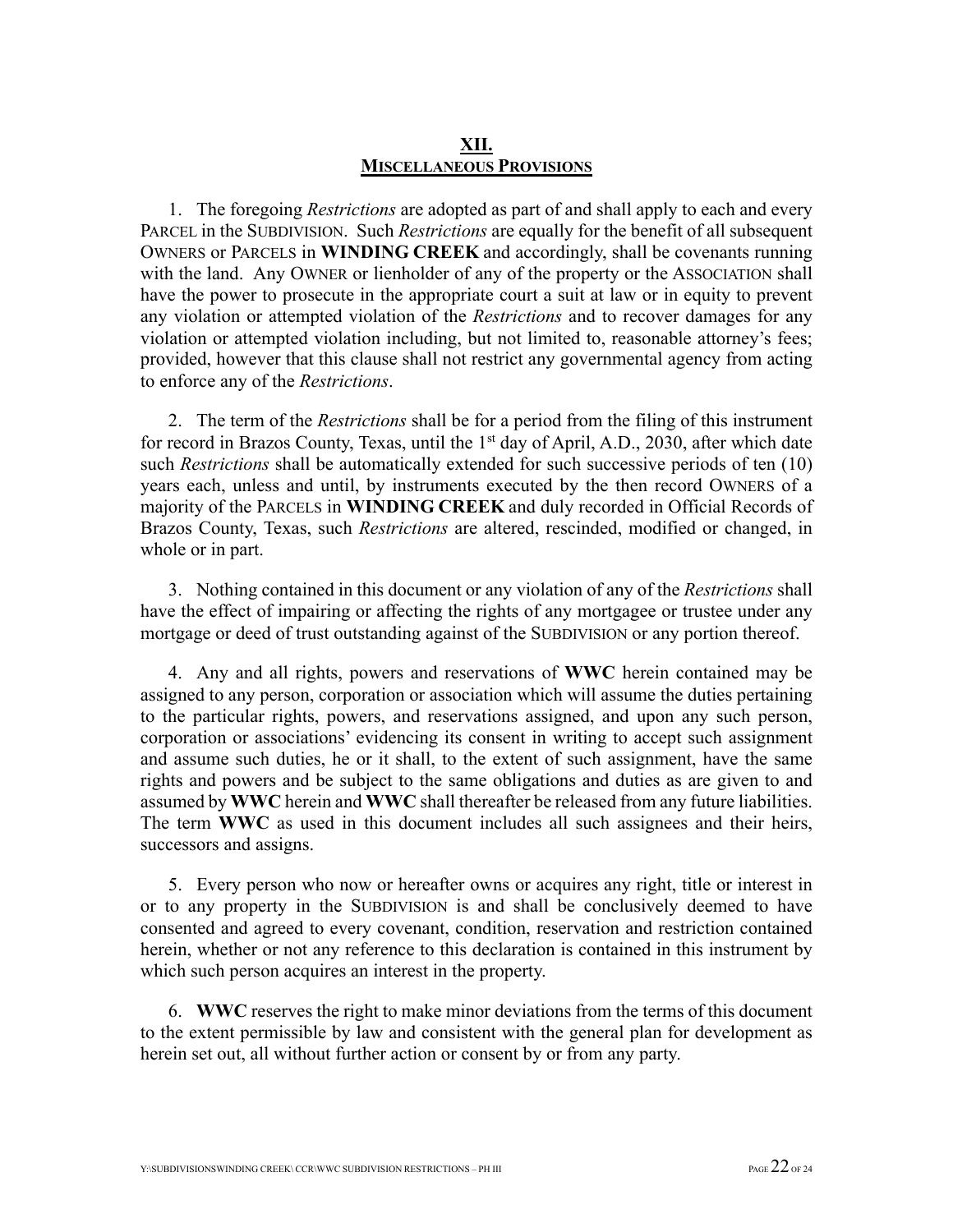7. The invalidity, violation, abandonment, waiver of or failure to enforce any one or more of or any part of the provisions of this document shall in no way affect or impair the remaining provisions or parts thereof which shall remain in full force and effect.

8. **WWC**, its successors and assigns, shall have the right to bring within the scheme of this Declaration additional properties thereby subjecting such additional lands to this Declaration, by filing of Record a Supplementary Declaration with respect to such additional property which shall extend the scheme of this Declaration to such property. The ASSOCIATION shall accept same to be owned and managed pursuant to the terms and conditions of this Declaration.

9. Such Supplementary Declaration may contain such complementary additions and modifications of the covenants and restrictions contained in this Declaration as may be necessary to reflect the different character, if any, of the added properties as are not inconsistent with the scheme of this Declaration. In no event, however, shall such Supplementary Declaration revoke, modify or add to the covenants established by this Declaration within the existing SUBDIVISION.

DATED this \_\_\_\_\_\_ day of  $\qquad$ , 2020.

### WELLBORN WINDING CREEK, LLC

By: J. Fred Bayliss, Manager

**THE STATE OF TEXAS § § COUNTY OF BRAZOS §**

This instrument was acknowledged before me on the day of 2020, by **J. FRED BAYLISS**, Manager of WELLBORN WINDING CREEK, LLC.

*Notary Public, State of Texas*